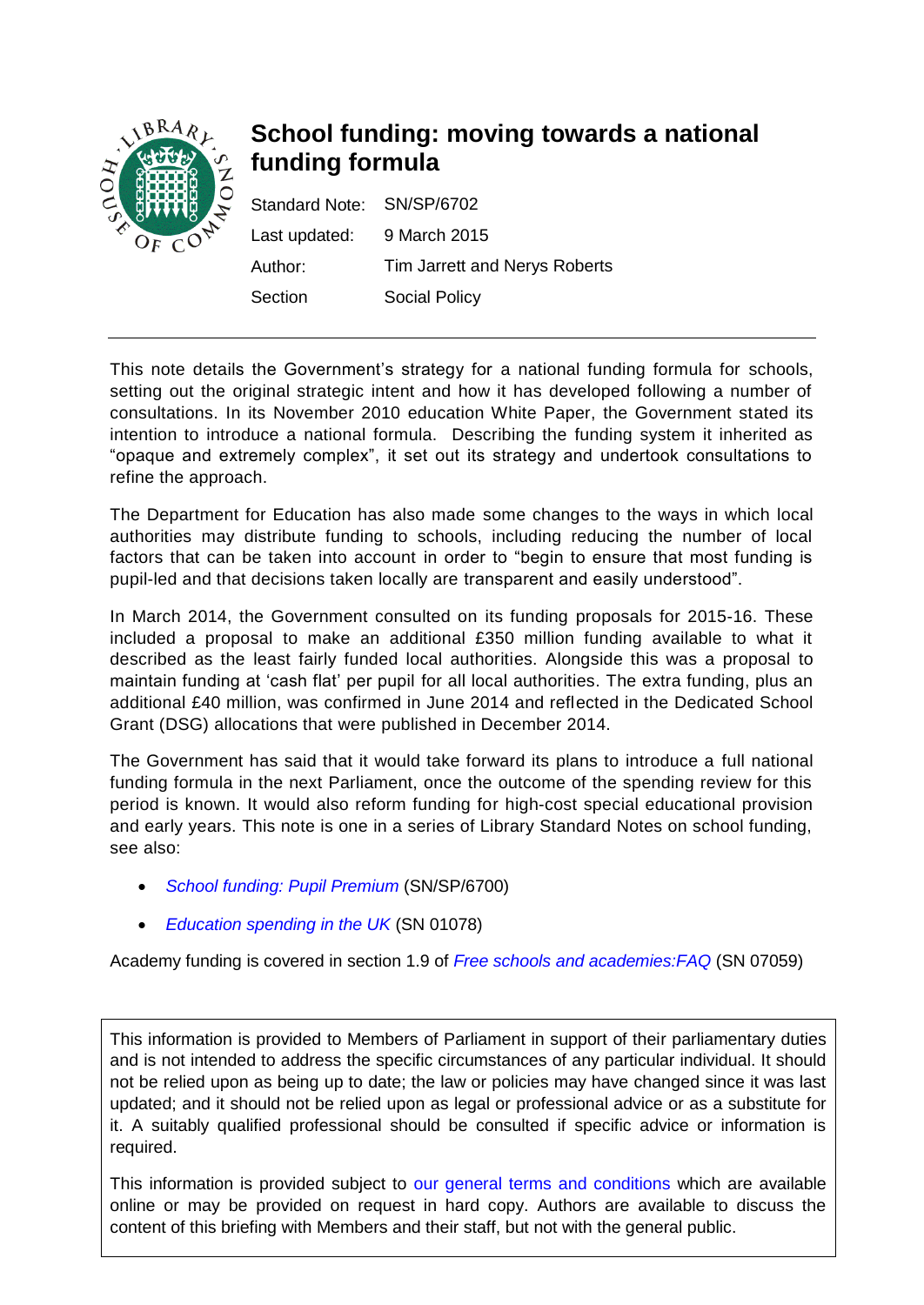# **Contents**

| 1.1 | Government analysis of the prevailing funding system (2010)       | 3              |
|-----|-------------------------------------------------------------------|----------------|
| 1.2 | Setting the strategy (November 2010)                              | 5              |
|     | Speculation about funding responsibility shifting to the DfE      | 5              |
|     | The November 2010 Importance of Teaching White Paper              | 5              |
| 1.3 | Rationale and principles - April 2011 consultation                | 6              |
|     | The consultation paper                                            | 6              |
|     | Responses to the consultation                                     | $\overline{7}$ |
| 1.4 | Strategy details - July 2011 consultation                         | 9              |
|     | <b>Consultation paper</b>                                         | 9              |
|     | Timing of the introduction of the national funding formula        | 9              |
|     | Splitting DSG into blocks                                         | 9              |
|     | Proposal for the national funding formula for the schools block   | 10             |
|     | Local flexibility and School Forums                               | 11             |
|     | Timing for the implementation of the new national funding formula | 12             |
| 1.5 | Reaction to the consultation                                      | 12             |
| 1.6 | Institute for Fiscal Studies analysis                             | 13             |
| 1.7 | Next steps towards implementation - March 2012                    | 15             |
|     | Strategy paper                                                    | 15             |
|     | Local flexibility and School Forums                               | 16             |
|     | Timing for the implementation of the new national funding formula | 17             |
| 1.8 | Reaction to the Next Steps document                               | 18             |
| 1.9 | Progress made in the 2013–14 funding arrangements                 | 21             |
|     | 1.10 Further changes for 2014-15                                  | 22             |
|     | 1.11 2013 Spending Round statement                                | 23             |
|     | 1.12 Changes for 2015 to 16 - 'fairer schools funding'            | 23             |
|     | Reaction to 'fairer schools funding' proposals                    | 24             |
|     | Next steps                                                        | 26             |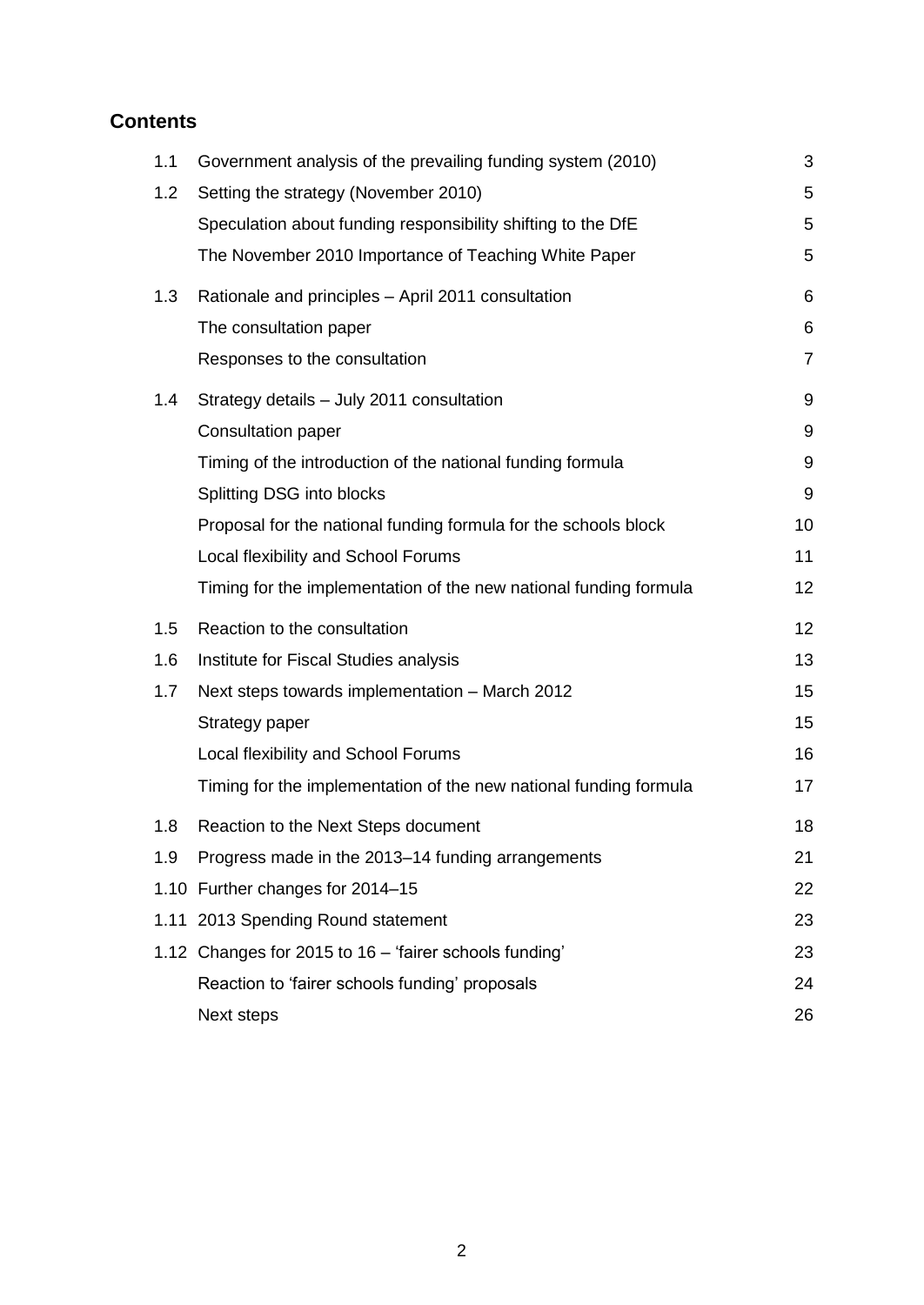# <span id="page-2-0"></span>**1.1 Government analysis of the prevailing funding system (2010)**

The Government published its White Paper, *[The Importance of Teaching](https://www.gov.uk/government/uploads/system/uploads/attachment_data/file/175429/CM-7980.pdf)*, in November 2010, followed by *[A consultation on school funding reform: Rationale and principles](http://www.education.gov.uk/consultations/downloadableDocs/School%20Funding%20Reform%20consultation%20final.pdf)* in April 2011; both considered the current funding system and made proposals for reform.

In the White Paper, the Department for Education (DfE) assessed the arrangements as they stood then as an "opaque, anomalous and unfair school funding system which reflects the historic circumstances of local authorities rather than the specific needs of individual schools and pupils":<sup>1</sup>

The funding of schools should be fairer and more transparent, enabling schools to meet the needs of their pupils. Extra resources should clearly follow those pupils who might need extra help and support, such as pupils from poorer backgrounds. Our current system falls well short of this. Over recent years, more money has gone into schools' budgets overall, but its distribution has not been fair. At present, as demonstrated by the graph below, inequalities in the funding system lead to huge variation in the money similar schools receive. We compared 72 secondary schools outside London, with similar size and intakes and found a variation in funding per pupil from just below £4,000 to well over £5,500.

# Variation in budget share plus grants per pupil in 72 secondary schools without sixth forms, with 1,000-1,250 pupils of which between 9-13 per cent are eligible for free school meals, outside of London



At the same time, only around 70 per cent of the money that is intended for the most deprived pupils is actually allocated to schools on that basis. And the funding system has become increasingly opaque and unresponsive, with the money that schools receive depending more on what they received in the past than the characteristics and needs of pupils in the school now. Post-16 funding, although distributed on a more transparent basis, is also inherently unfair, with school sixth forms being funded on average £280 more per student than general FE colleges and sixth form colleges.<sup>2</sup>

In the April 2011 consultation on the rationale and principles of the school funding system, the DfE provided a more detailed critique of the DSG funding system the new Government

<sup>1</sup> Department for Education, *[The Importance of Teaching](https://www.education.gov.uk/publications/eOrderingDownload/CM-7980.pdf)*, Cm 7980, November 2010, p82, para 8.10

<sup>&</sup>lt;sup>2</sup> As above,  $p78$ , paras  $8.1 - 8.2$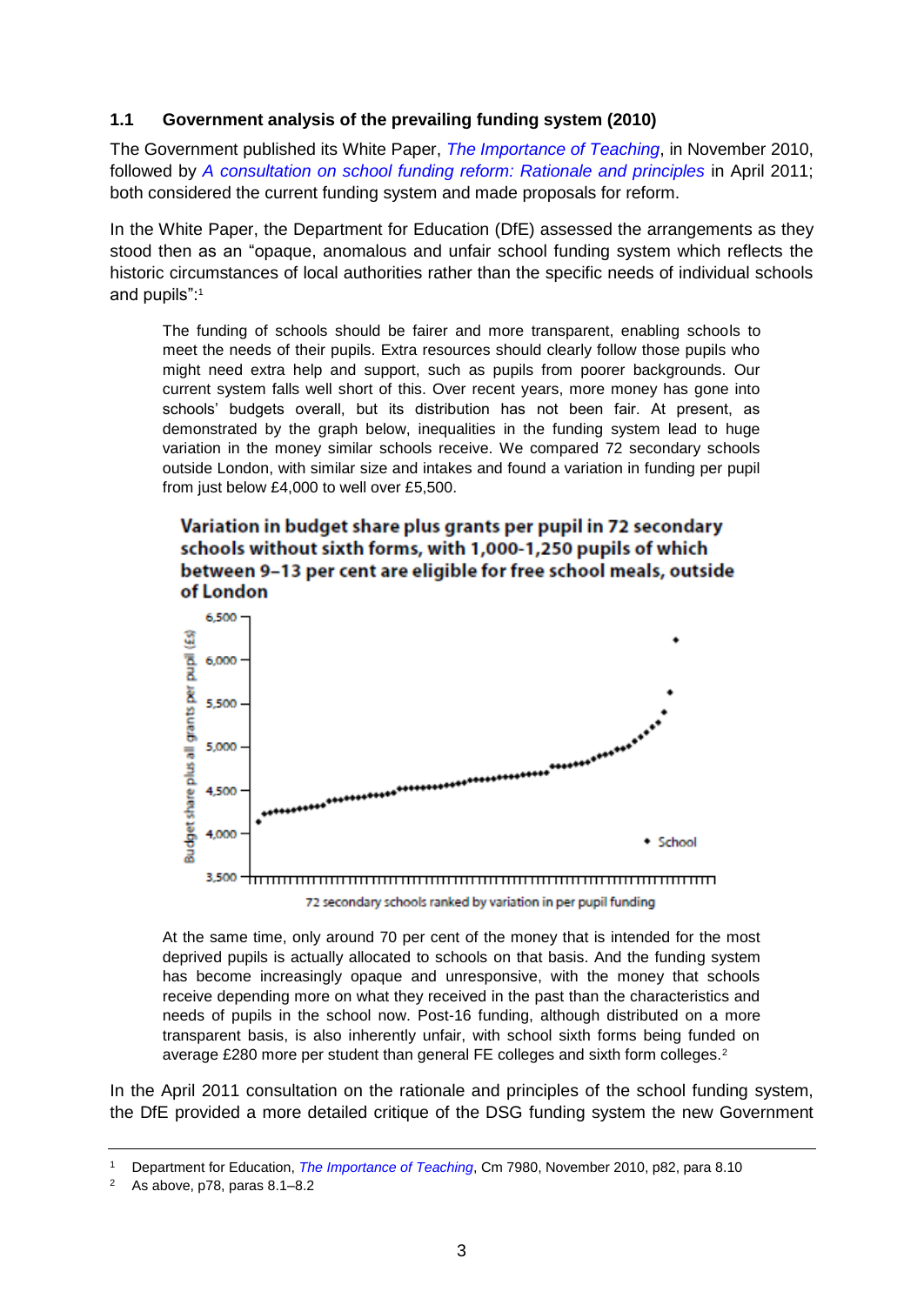had inherited (see the [Annex](http://www.education.gov.uk/consultations/downloadableDocs/School%20Funding%20Reform%20consultation%20final.pdf#page_15) of the consultation document), saying that "the amount of DSG per pupil for each authority is calculated based on what the local authority received the previous year", adding:

3.2. This method – called 'spend plus' - was started in 2006-07 and represented a reform from the previous method of school funding. When the DSG was created, in 2006-07, its initial level for pupils in each local authority was based on what each authority planned to spend on schools in 2005-06 – the last year before the introduction of the DSG and 'spend plus'. Therefore, because we still base funding from the DSG on the previous year, current levels of school funding are, in fact, based largely on those in 2005-06.

3.3. The amount spent in 2005-06 was determined by two things:

- an assessment of what the local authorities' needs were at that time (often using data that was already becoming out of date); and
- the amount local authorities each chose to spend on schools (itself a result partially of decisions made several years previously).

3.4. So, current levels of school funding are based on an assessment of needs which is out of date, and on historic decisions about levels of funding which may or may not reflect precisely what schools needed then. It is inevitable that over time needs have changed and historic local decisions may no longer reflect local or national priorities.<sup>3</sup>

The DfE added that the DSG methodology as it stood then "falls well short" of the Government's view of the "ideal school funding system", and that it:

- "is opaque and extremely complex"
- "is unfair as it leads to schools with similar intakes receiving very different levels of funding"
- "fails to reflect need accurately"
- "does not support the new school system".4

A schema of the school funding system in April 2011 can be found in the Annex to this note.

<sup>3</sup> Department for Education, *[A consultation on school funding reform: Rationale and principles](http://www.education.gov.uk/consultations/downloadableDocs/School%20Funding%20Reform%20consultation%20final.pdf)*, April 2011, pp3– 4

<sup>4</sup> As above, p4, para 3.5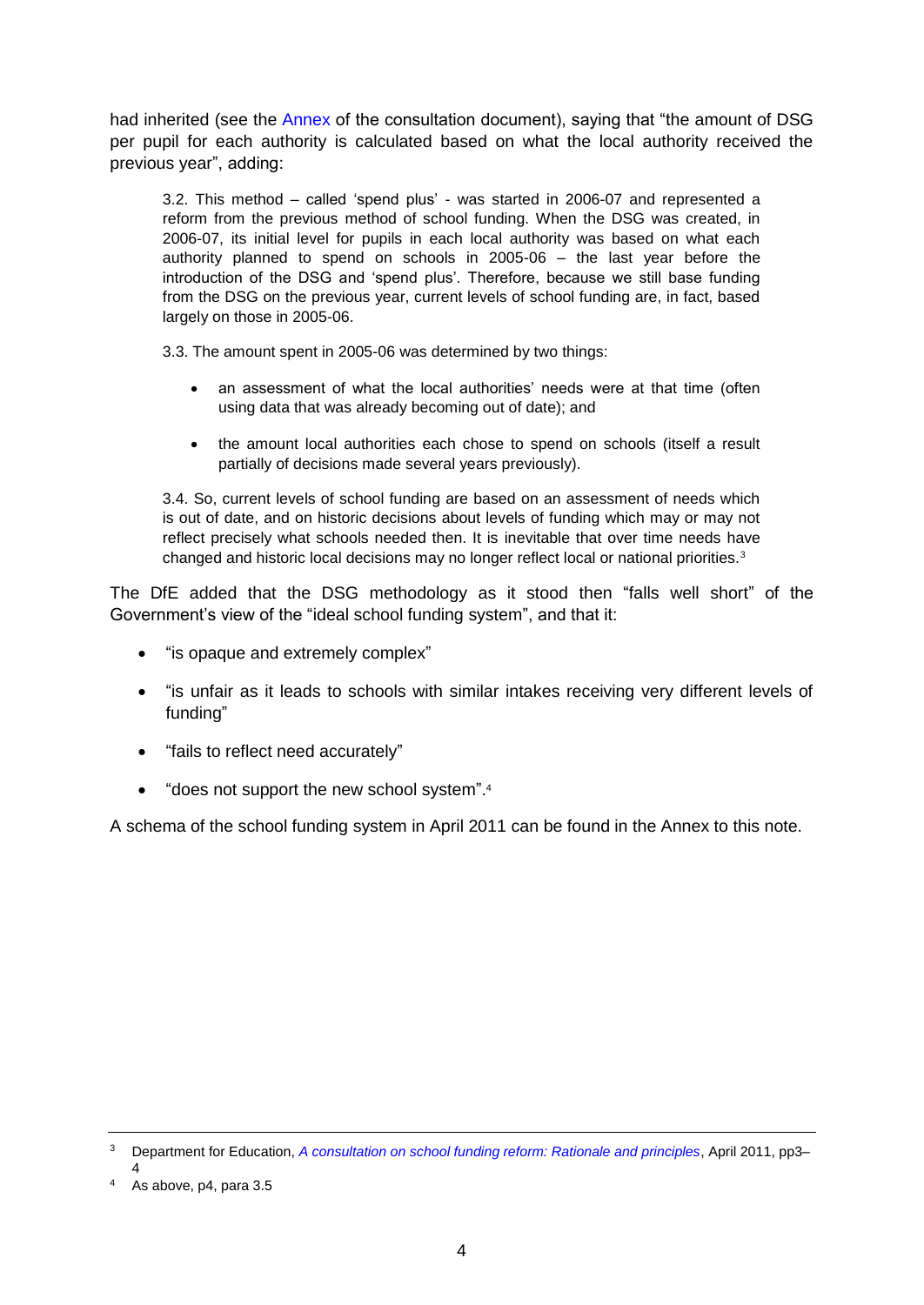# <span id="page-4-0"></span>**1.2 Setting the strategy (November 2010)**

# <span id="page-4-1"></span>*Speculation about funding responsibility shifting to the DfE*

Prior to publication of the White Paper, there had been speculation in the media that there would be a wholesale reform of the school funding system. The *Financial Times* reported that drafts of the White Paper proposed that "state schools in England will be directly funded from Whitehall for the first time" through a "single 'national funding formula'", a move which, the *FT* said, would "sideline local authorities from managing education spending. 5

It was subsequently reported that the reform would not be pursued, with the Education Secretary, Michael Gove, saying in advance of the White Paper's publication, "we will be funding schools through local authorities as we do at the moment". It was reported that "local councillors [had] come out strongly against the proposals" for direct funding from Whitehall.<sup>6</sup>

# <span id="page-4-2"></span>*The November 2010 Importance of Teaching White Paper*

In the White Paper, the DfE said that its "aim is that money is distributed more fairly so that it is the schools most able to make efficiencies which are asked to so do", adding it would:

- Consult on developing and introducing a clear, transparent and fairer national funding formula based on the needs of pupils, to work alongside the Pupil Premium.
- In the meantime, increase the transparency of the current funding system by showing both how much money schools receive on a school-by-school basis and how they spend their funds.
- Devolve the maximum amount of funding to schools, making information and tools available to governors and head teachers which will support them in making good spending decisions.<sup>7</sup>

The DfE said that it wanted "all schools to be funded transparently, logically and equitably" and wished to "see schools funded in such a way that every parent knows how much is being spent on their child, and every parent can see what proportion of education spending is not going direct to schools". It noted that it intended to move towards a "national funding formula" for schools in the long-term:

While the majority of schools are local authority maintained schools, funding will continue to pass to them through the local authority. But as more schools become Academies, with funding being given directly rather than through the local authority, so the requirement for a greater degree of transparency and consistency in allocating school funding becomes more pressing.

Because we plan, over time, to make Academy status the norm and wish to ensure more resources go direct to the frontline in a fairer way, our long term aspiration is to move to a national funding formula to ensure that resources going to schools are transparent, logical and equitable. In the short term, we will ensure that the amount available for the education of every child at school level is published and more money is passed directly to more schools as they become Academies.<sup>8</sup>

<sup>5</sup> ["Schools face shake-up to funding",](http://www.ft.com/cms/s/0/8e481dc8-eea0-11df-9db0-00144feab49a.html#axzz1RzUlniiZhttp://www.ft.com/cms/s/0/8e481dc8-eea0-11df-9db0-00144feab49a.html) *Financial Times*, 12 November 2010

<sup>6</sup> ["Gove drops school funding plans",](http://www.ft.com/cms/s/0/3f9c3fe4-f583-11df-99d6-00144feab49a.html#axzz1RzUlniiZ) *Financial Times*,21 November 2010

<sup>7</sup> Department for Education, *[The Importance of Teaching](https://www.education.gov.uk/publications/eOrderingDownload/CM-7980.pdf)*, Cm 7980, November 2010, pp78–79, paras 8.3 and 8.5

 $8$  As above, p82, paras  $8.9 - 8.11$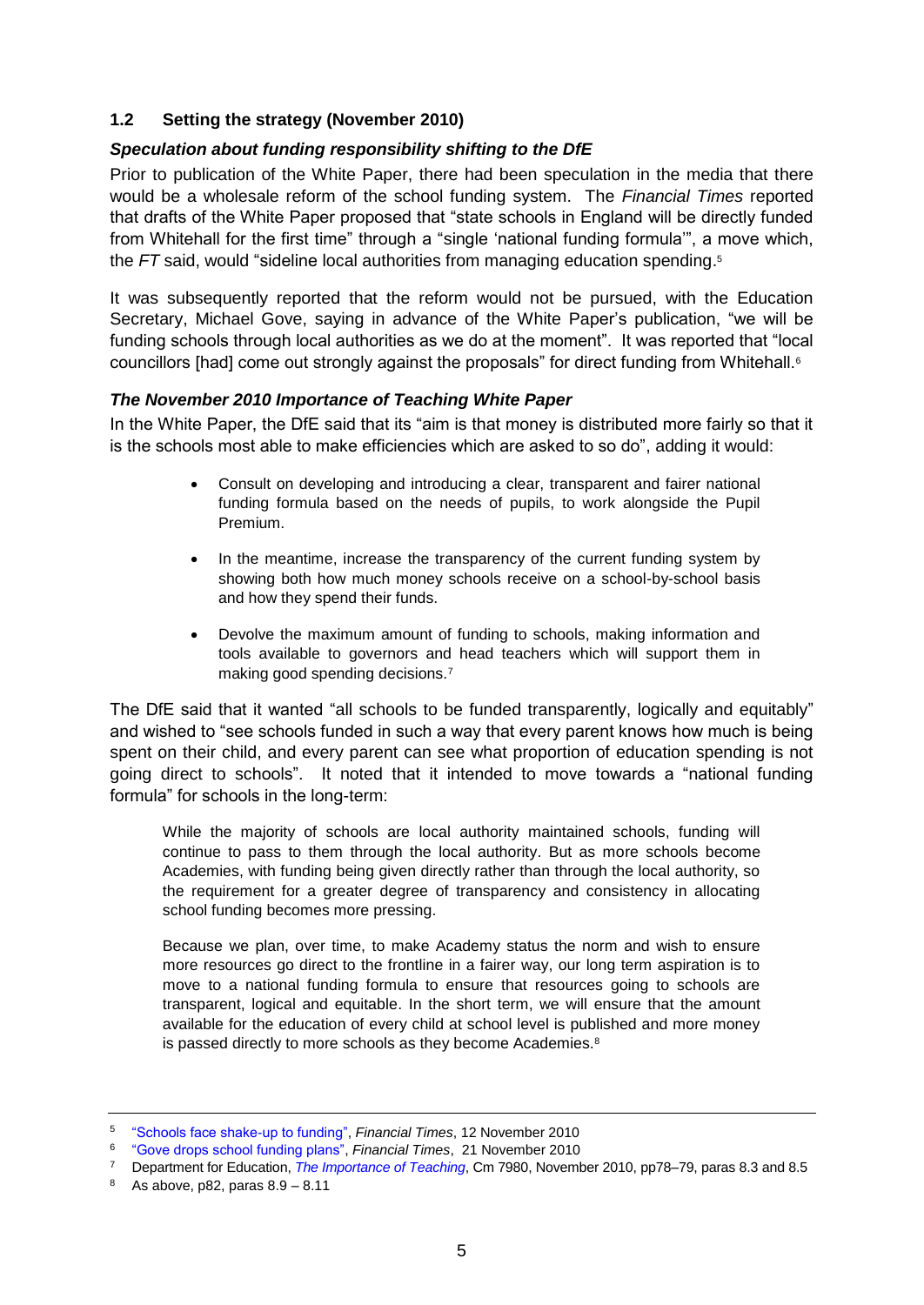# <span id="page-5-0"></span>**1.3 Rationale and principles – April 2011 consultation**

# <span id="page-5-1"></span>*The consultation paper*

The 2010 White Paper made a commitment to consult on the new school funding proposals, and the subsequent *[A consultation on school funding reform: Rationale and principles](http://www.education.gov.uk/consultations/downloadableDocs/School%20Funding%20Reform%20consultation%20final.pdf)* was "the first stage in that consultation". The document, published in April 2011, invited "views on the aims and objectives of the school funding system and the high level principles for any potential reforms". 9

The consultation paper took the original principles in the White Paper and expanded on them, setting out the DfE's view of an "ideal school funding system":

- **It would distribute money in a fair and logical way.** Schools in similar circumstances and with similar intakes would receive similar levels of funding. Not only would this be demonstrably fairer, but it would increase the accountability of schools for the outcomes they deliver for their children. Schools' budgets would also vary as they respond to the changing characteristics of pupils.
- **It would distribute extra resources towards pupils who need them most.** All children are entitled to a world class education. Yet we know that many children need additional support for which additional funding is necessary. That is why we have already introduced the pupil premium. A funding system which targets extra money at deprived children would help schools to provide them with the support to help them reach their potential, and would help improve the attainment of children overall.
- **It would be transparent and easy to understand and explain.** This would mean that parents would be able to see clearly why their child's school is funded at a certain level and how much money is being invested in their child's education. Transparency would also lead to predictability, with schools understanding why they receive the funding levels they do, and how changes to their pupil population would affect their funding.
- **It would support a diverse range of school provision.** Transparent and fair funding would ensure that all schools operated on a level playing field, be they maintained, Academy or Free School; and would mean that as new schools and providers entered the system it was clear on what basis they would be funded.
- **It would provide value for money and ensure proper use of public funds.** Revenue spending on schools currently represents over £35bn of public money. The school funding system needs to ensure that this represents good value for money, that funds are directed where they are needed, and that they are spent appropriately. In our view, schools are best placed to make decisions about how to use funding for their pupils.<sup>10</sup>

In order to help achieve the "ideal school funding system", the Government considered several elements including:

<sup>9</sup> Department for Education, *[A consultation on school funding reform: Rationale and principles](http://www.education.gov.uk/consultations/downloadableDocs/School%20Funding%20Reform%20consultation%20final.pdf)*, April 2011, p1, para 1.2

<sup>10</sup> As above, p2, para 2.1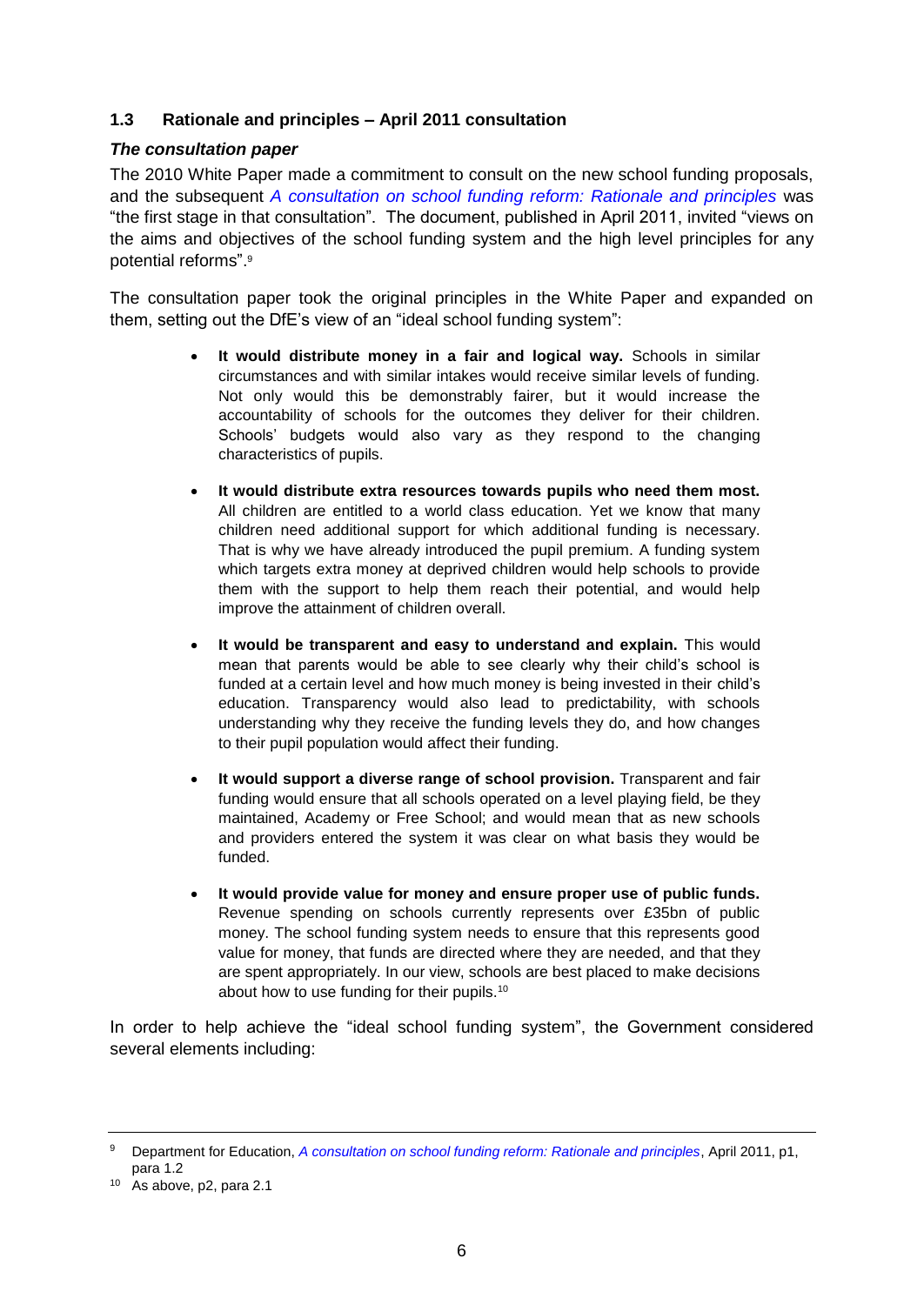- a "Fair Funding Formula", which would "give a clear national basis for funding schools" and "ensure that schools serving similar intakes would receive similar levels of funding", although issues of local flexibility were noted;
- the DfE's aim of ensuring that all deprived pupils have the same level of funding for their education, including through the Pupil Premium, and improving the current funding system "to deliver on this aim more effectively";
- the role of local authorities, as a national funding formula would mean "it will be necessary to have a clear divide between these responsibilities and the funding for them";
- "elements of a fair funding formula". The DfE said "following this first part of the consultation process on a fair funding formula, we would expect to consult in more detail on possible indicators and the balance between them. However, there are some key principles on which we are seeking views now", including "pupil vs school characteristics", "what pupil factors should a formula contain", and "complexity vs simplicity";
- managing the transition to a new funding system.<sup>11</sup>

In addition, the DfE acknowledged that funding for two of the key areas needed handling outside of a national funding formula for schools: 'High Cost' pupils including some with Special Educational Needs (SEN); and nursery (early years) provision.<sup>12</sup>

The Government stated that the consultation on the rationale and principles of the school funding reform would close on 25 May 2011, and then, "taking into account the views expressed in response to this document, [DfE] expect to publish further proposals for consultation later in the spring or in early summer". 13

#### <span id="page-6-0"></span>*Responses to the consultation*

In July 2011, the Government announced the outcome of the consultation. While a total of 803 responses were received, 218 of which were in the form of responses and petitions from residents in Haringey concerning the issue of area costs,<sup>14</sup> while 78 did not address the questions set out in the consultation.<sup>15</sup>

On the Government's view of the characteristics of an "ideal school funding system", the DfE reported that:

Nearly all correspondents (98%) agreed with some or all of the stated characteristics of an ideal school funding system. Some respondents raised issues about the balance between a simple and transparent system and one that is able to include the diverse needs of individual schools. Whilst most respondents agreed that transparency should be an aim of a future funding system and recognised the complex nature of the current

<sup>11</sup> As above, pp5–7 and 10–12, paras 4.3, 5.1–5.5, 6.1–6.2, 9.1, 9.2, 9.5, 9.7, 10

<sup>12</sup> As above, p7, para 6.3

<sup>13</sup> As above, p1, para 1.2

<sup>&</sup>lt;sup>14</sup> Area costs is the issue of the different costs of employing teachers depending on location.

<sup>15</sup> Department for Education, *[Consultation on school funding reform: rationale and principles 13 April 2011 to 25](http://www.education.gov.uk/consultations/downloadableDocs/110720%20Report%20of%20April%20Consultation%20Final.pdf)  May 2011 – [Summary of consultation responses](http://www.education.gov.uk/consultations/downloadableDocs/110720%20Report%20of%20April%20Consultation%20Final.pdf)*, July 2011, p1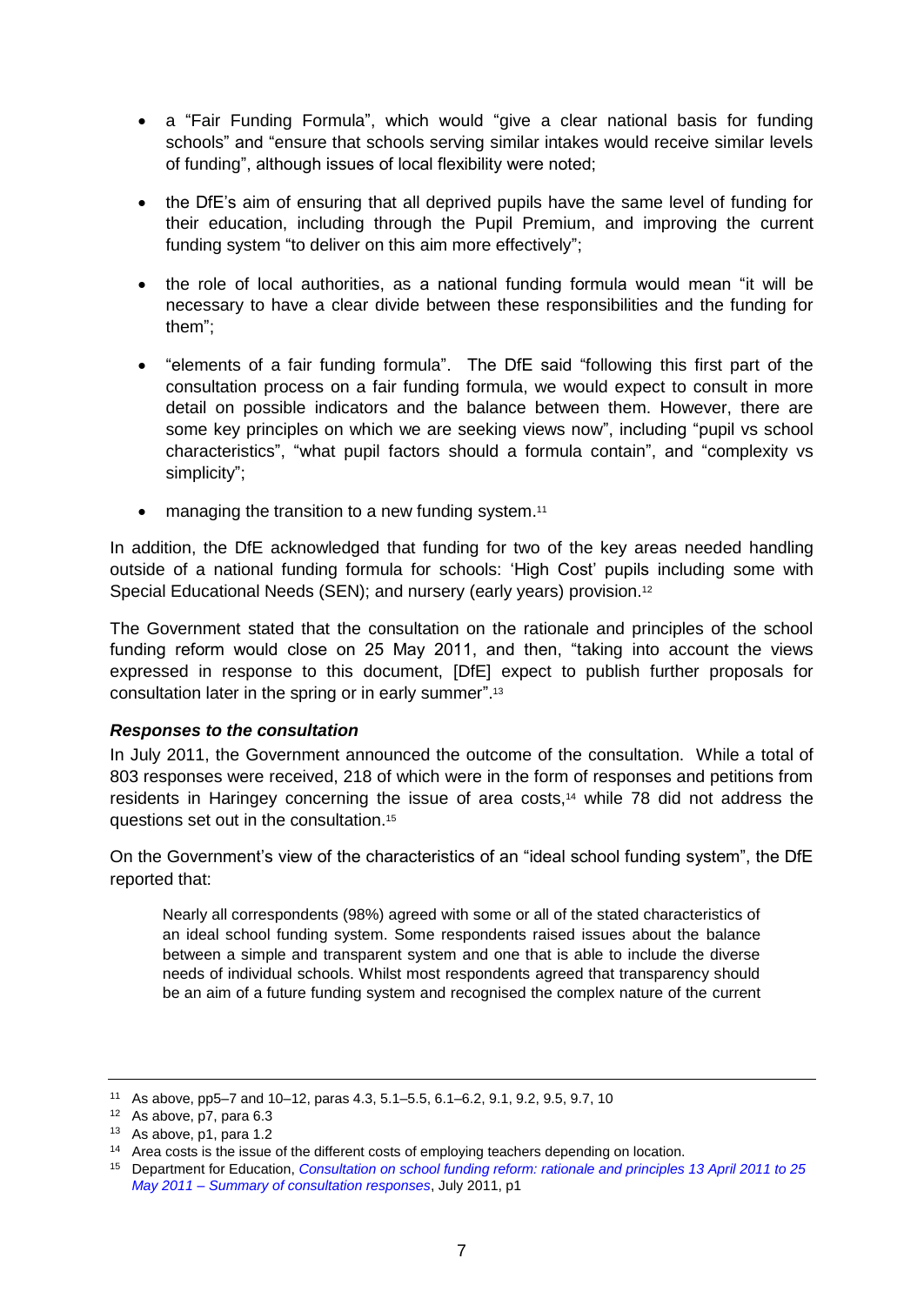system, some however felt that it was more important to ensure that the funding system is fit for purpose and able to meet the needs of all children.<sup>16</sup>

However, 83% of respondents were of the view that there were "further characteristics the system should have", although opinions varied. For example, on the rigidity of budgets, "some called for the setting of 3 year budgets but others stressed the need for budgets to be flexible and responsive depending on the schools circumstances. Some suggested in-year adjustments to cater for influxes of pupils and the distribution of funding based on a termly, rather than annual, census". Other issues included local flexibility, issues for rural areas, local salaries, and school and pupil characteristics.<sup>17</sup>

On local flexibility, "just over 70% of respondents thought that there needed to be at least some degree of flexibility for local authorities in any new funding arrangement" – 38% thought there should be "some local flexibility", and 34% thought there should be "a lot of local flexibility". Just under half of respondents but well over half of schools thought that local flexibility should be limited. Just under a third of all respondees but well over a half of local authorities responding were against any such action.<sup>18</sup>

While the consultation found that "some respondents considered that the Dedicated Schools Grant methodology needs review but that the local authority formula element of the system is fit for purpose, particularly given the Schools Forum role", 80% of respondents agreed with "the case for reforming the system": "respondents felt that the current differential levels of funding between similar schools are unfair and unjustified". 19

On the question, "How much time do schools need to plan for changes in their funding?", the DfE reported that:

Most respondents though at least a year was needed to plan but said it would depend on the level of change required and the circumstances of the school. For many this assumed a level of transitional protection of around 2% or 3%. For those suggesting less than a year, a call for multi-year budgets was made, to allow stability and more strategic planning. Many suggested that transitional arrangements should operate for a number of years, with 3 years the most commonly mentioned, but some thought that while floors and ceilings needed to be tight in the first year, they could be loosened in subsequent years.<sup>20</sup>

When asked "When is the right time to start moving towards a fair funding formula?", while 43% of respondents thought 2012–13, and 23% 2013-14 (with 18% not sure), "many respondents said that the answer to this question would depend on the level and impact of change. The importance of effective transition and protection arrangements was mentioned by respondents giving different timescales in their answer".<sup>21</sup>

<sup>16</sup> As above, p3

<sup>17</sup> As above, p4

<sup>18</sup> As above, pp9–10

<sup>19</sup> As above, pp5–6

<sup>20</sup> As above, p20

<sup>21</sup> As above, p21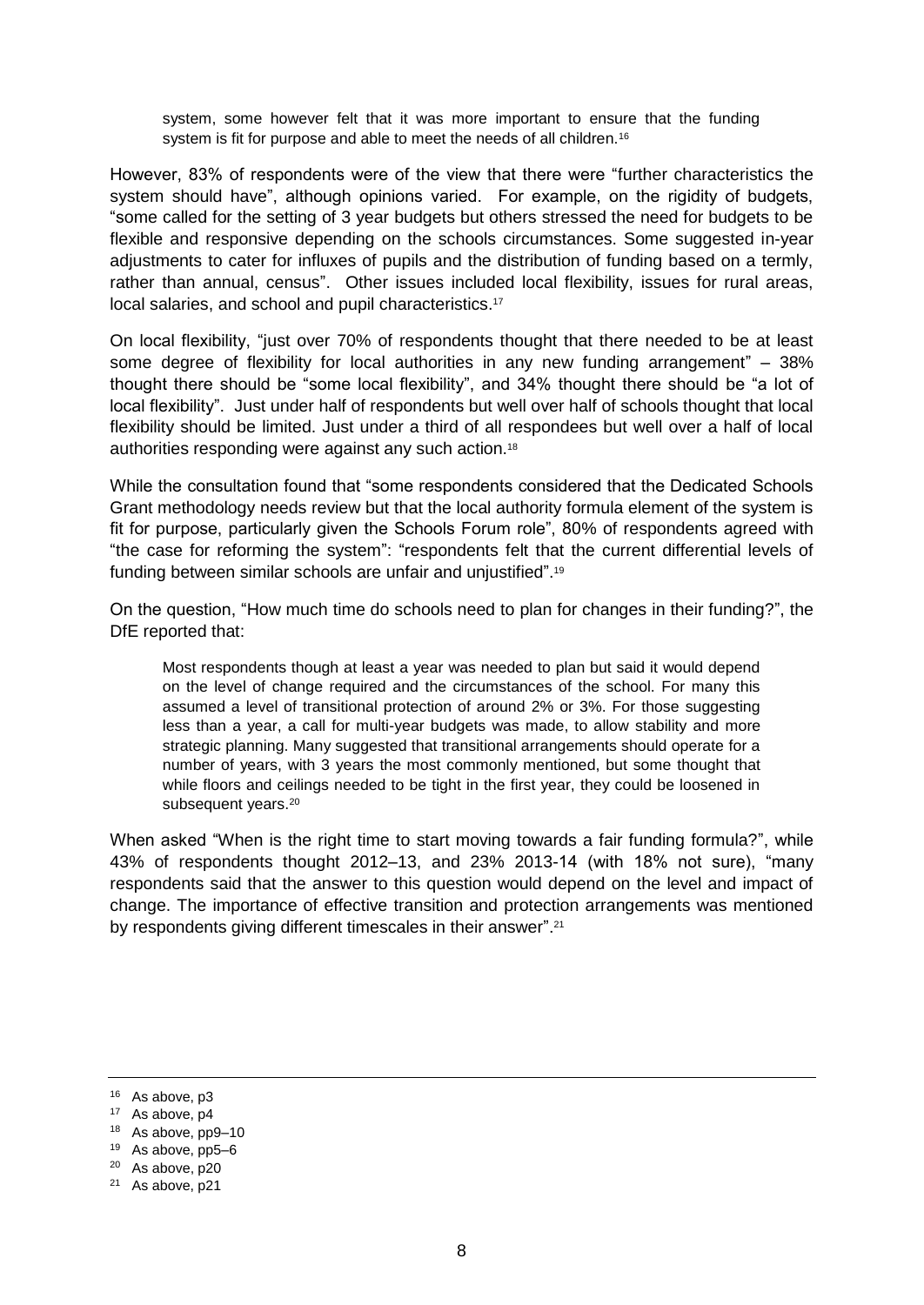# <span id="page-8-0"></span>**1.4 Strategy details – July 2011 consultation**

#### <span id="page-8-1"></span>*Consultation paper*

In July 2011, the DfE launched a second, related consultation on its proposal; this second consultation was open until 11 October 2011.

# <span id="page-8-2"></span>*Timing of the introduction of the national funding formula*

The consultation sought views on whether to implement the national funding formula in 2013–14, or the next spending period:

We are aware that despite the strong reasons for reforming the system, it is essential that we take time to get it right given the likely redistribution and the need for schools, Academies and local authorities to plan for changes. We are therefore consulting on when we should begin this process. We could either implement the new system from 2013-14 or we could wait until the next spending period (from 2015-16). We will use responses at this stage to help shape the development of the formula but will seek further views on timing when we publish the shadow settlement.<sup>22</sup>

#### <span id="page-8-3"></span>*Splitting DSG into blocks*

One of the key proposals was to split the DSG into its constituent parts, in order to make the funding system "much more transparent and more clearly reflect need". The DfE proposed "allocating funding in three main blocks to local authorities". These blocks would cover:

- Schools
- High Needs Pupils, and
- Early Years

There would be a "small" fourth block for "services currently within the Schools Budget that are not suitable for delegation".

The DfE noted that "These four blocks represent the totality of what is currently funded through the DSG".<sup>23</sup> It should be noted that a fifth block would be formula grant from the Department for Communities and Local Government, split into two halves: "what must be done or paid for by the local authority for all maintained schools and Academies", and "functions which must be done by the local authority for maintained schools but would be within Academy budgets".<sup>24</sup>

On ringfencing the four blocks, the DfE proposed that it would "continue to ringfence the whole of the grant so that it is spent on the functions for which it is meant. However, the individual blocks will not be ringfenced. This will enable local authorities, in consultation with their Schools Forums, to move funding between the blocks, mirroring the current situation", subject to the following provisos:

The only restrictions to the extent to which local authorities can move money between these functions are that i) money retained centrally by local authorities, including for high needs pupils, must not increase faster than the schools' budget without approval from the Schools Forum or the Secretary of State; and ii) the Minimum Funding

<sup>22</sup> Department for Education, *[Consultation on school funding reform: Proposals for a fairer system](http://www.education.gov.uk/consultations/downloadableDocs/July%2011%20Consultation%20on%20School%20Funding%20Reform%20FINAL.pdf)*, July 2011, p48, para 9.4

 $23$  As above, p6, paras 1.2 and 1.3

 $24$  As above, pp24 and 25, paras 4.12 and 4.13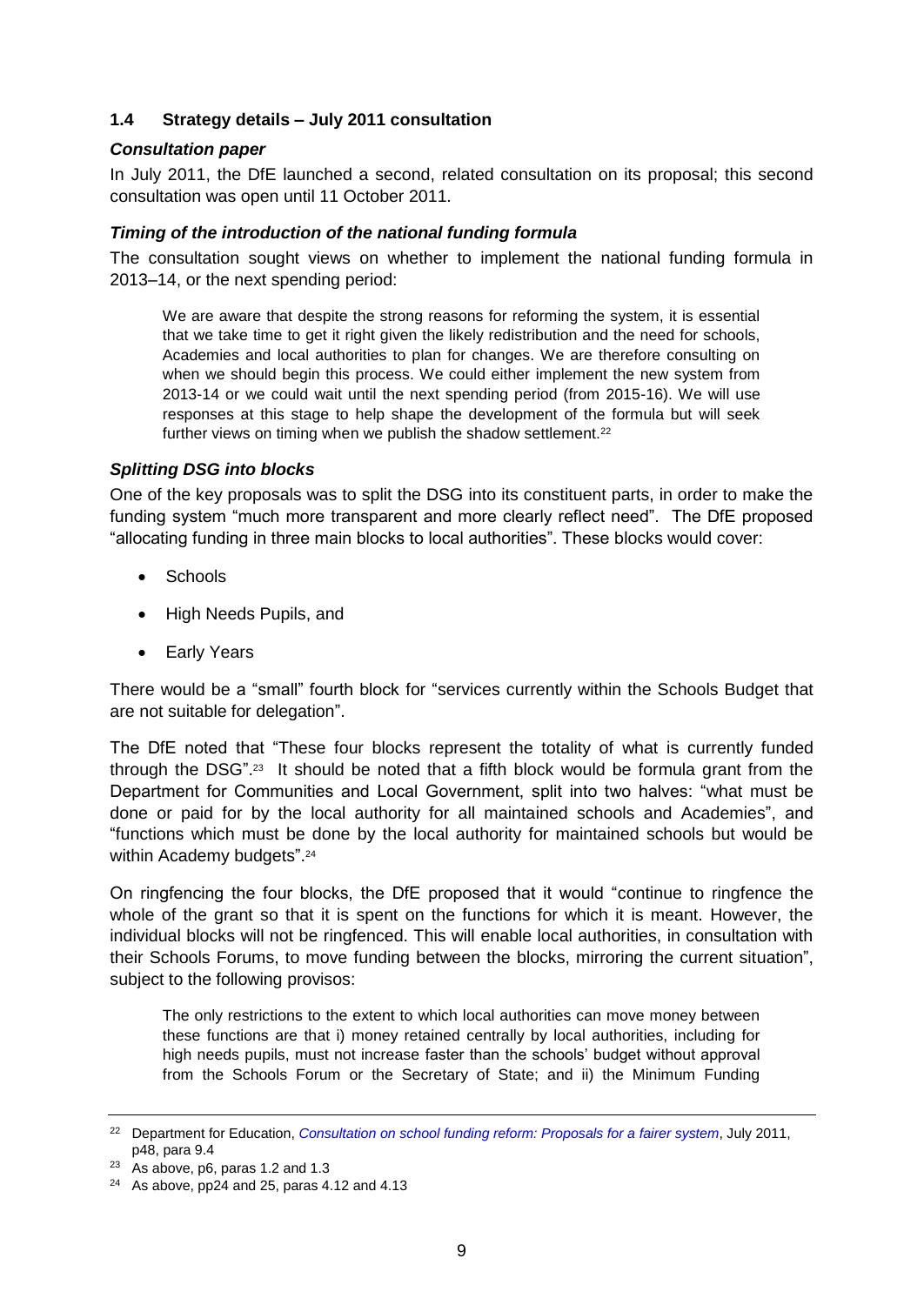Guarantee (MFG) limits how much money can be taken from the schools pot. We intend to keep these restrictions in place.<sup>25</sup>

#### <span id="page-9-0"></span>*Proposal for the national funding formula for the schools block*

In terms of the formula for the schools block, the DfE proposed:

7. We will develop a formula that helps schools to meet the needs of pupils by ensuring that additional resource is targeted towards pupils who have additional needs. For instance, children from deprived backgrounds are less likely to reach their potential than other children, and schools therefore need additional funding to provide them with the necessary support to enable them to do so. The new national formula will include the main elements that are likely to require additional resource.

8. The new national formula will include:

- a) A basic amount per pupil;
- b) Additional per pupil funding for deprivation;
- c) Additional funding to protect small schools;
- d) An adjustment for areas with higher labour costs [Area Cost Adjustment].

9. In addition, we are consulting on including additional funding for pupils who have English as an Additional Language (EAL) and sometimes need additional support to help them to achieve.<sup>26</sup>

In terms of how the national funding formula would interact with local funding decisions, the DfE explained:

These factors will be used in the formula to determine the level of resource for each local authority. Local authorities and Schools Forums will then agree a formula to distribute funding locally between schools in order to meet local priorities and needs. This formula could also be used to calculate the budgets of Academies in the area. Academies will be represented on the Forum to ensure decisions take their needs into account. We will take steps to simplify the local formula so that whilst there remains local flexibility in order to deal with particular needs and priorities, there is also more consistency between areas [see section overleaf on local flexibility]. 27

For the deprivation indicator, the DfE put forward four possible options:

- 1. pupils who were currently receiving free school meals (the indicator used in 2011– 12);
- 2. pupils who were currently receiving free school meals and also those who had received them in one of a certain number of previous years;
- 3. benefits data; and
- 4. the income deprivation affecting children index (IDACI).<sup>28</sup>

<sup>25</sup> As above, p6, paras 1.2 and 1.3

<sup>26</sup> As above, p3

<sup>27</sup> As above, p3, para 10

<sup>28</sup> As above, p17, para 3.17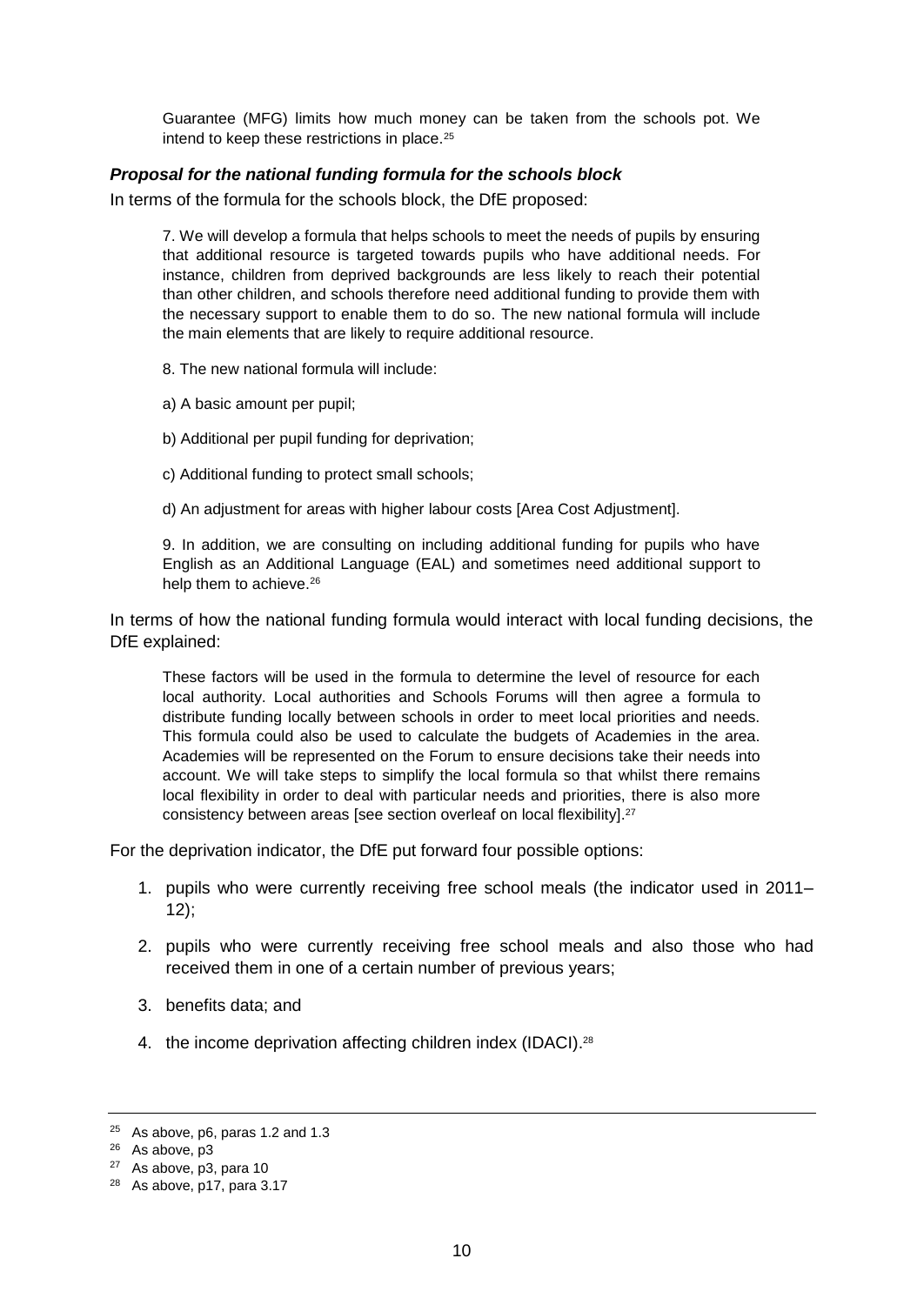The consultation question asked: "do you agree that we should use Ever FSM [free school meals] to allocate deprivation funding in the national formula? Should this be Ever 3 or Ever 6?" [i.e. pupils who had at any point during the last three or six years ever received FSM].<sup>29</sup>

In addition, the DfE stated that it would review the allocation of deprivation funding in the light of the introduction of Universal Credit.

#### <span id="page-10-0"></span>*Local flexibility and School Forums*

The DfE stated that "We are not proposing to introduce a national formula for individual schools with no local flexibility. We recognise that there are likely to be specific needs that need to be met which may not be possible to accommodate in any national formula".<sup>30</sup>

The document noted that, at the time, "local authorities have a great deal of flexibility in deciding how to allocate money to individual schools"; annex A of the consultation noted the 37 local factors which local authorities could apply.<sup>31</sup> While observing that some local factors were "important" and "could not easily be taken into account at a national level", the DfE said:

we believe that there is scope to rationalise this list. This would provide greater consistency in funding across the country by limiting the degree to which local authorities can diverge from the national formula. It would also mean that, at a local level, it is easier to see how individual schools are funded.<sup>32</sup>

The DfE sought opinions through the consultation on its proposed rationalisation of the local formula factors to:

- a) Basic entitlement per pupil (currently Age-Weighted Pupil Units)
- b) Funding for additional educational needs (e.g. deprivation, SEN, EAL)
- c) Rates
- d) Exceptional site factors (e.g. split site, PFI and rent)
- e) Lump sums for schools.<sup>33</sup>

On the local flexibility and the role of School Forums, the DfE said:

The consultation strongly supported some local flexibility in the system, but with that flexibility being limited in some way. This document sets out options on how to implement this. Our preferred option is to restrict the number and scale of additional local factors that can be used. This will ensure that all formulae are built on a comparable basis and can be understood easily by schools, Academies and others. We are also considering how we should improve the role of Schools Forums, so that they are more representative of all types of provision and that they have greater powers to challenge proposals if they think they are unfair.<sup>34</sup>

<sup>29</sup> As above, p17, question 10

<sup>30</sup> As above, p4, para 15

<sup>31</sup> Department for Education, *[A consultation on school funding reform: Proposals for a fairer system –](https://www.education.gov.uk/consultations/downloadableDocs/A%20consultation%20on%20school%20funding%20reform%20-%20Annexes.pdf) Annexes*, July 2011, Annex A

<sup>32</sup> Department for Education, *[Consultation on school funding reform:](http://www.education.gov.uk/consultations/downloadableDocs/July%2011%20Consultation%20on%20School%20Funding%20Reform%20FINAL.pdf) Proposals for a fairer system*, July 2011, p10, paras 2.7 and 2.8

<sup>33</sup> As above, p10, para 2.9

<sup>&</sup>lt;sup>34</sup> As above, p4, para 16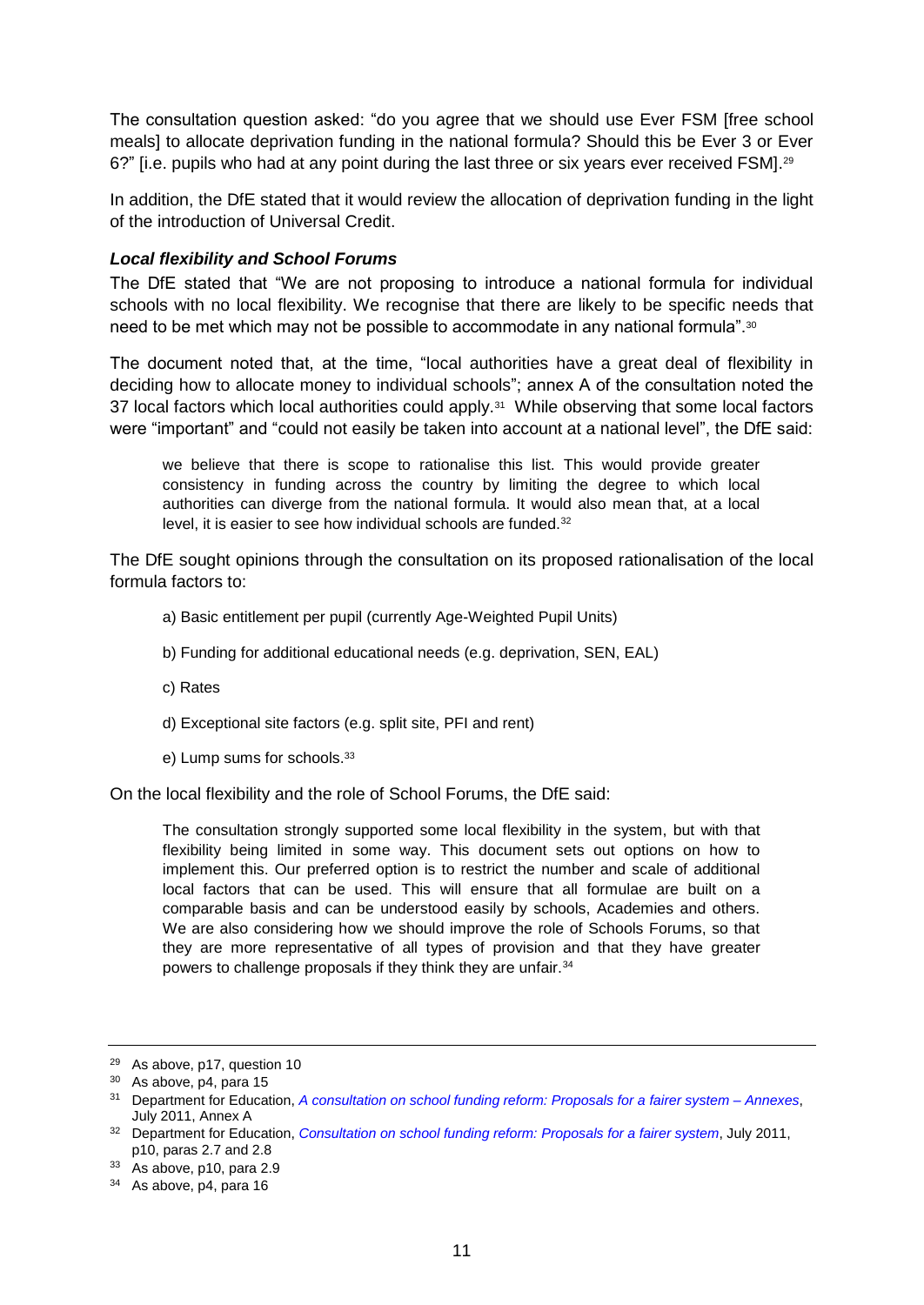# <span id="page-11-0"></span>*Timing for the implementation of the new national funding formula*

In terms of the timing to implement the reforms, in the light of the earlier consultation the DfE proposed to maintain the current system of funding in 2012–13 "to enable further consultation and sufficient time for local authorities, Schools Forums, schools and Academies to interpret the reforms and the settlement". It added:

9.2. In order to enable further full and detailed consultation, and to enable schools, local authorities and Academies to plan, we intend to issue a "shadow" settlement in 2012-13. This will illustrate the potential allocations under the new system for the financial year 2012-13 in respect of local authorities and maintained schools, and the academic year 2012/13 in respect of Academies. As well as allowing final consultation on the detail, this will help to identify any problems that need to be resolved both locally and nationally in advance of full implementation of the new system. We expect to publish this "shadow" settlement in the spring of 2012.

9.3. We intend to continue the existing practice of providing multi-year settlements for local authorities within the spending review periods to enable greater predictability of budgets for both local authorities and schools. We will explore how these could work and which aspects would be updated, such as pupil numbers, as we develop the new formula.

9.4. We are aware that despite the strong reasons for reforming the system, it is essential that we take time to get it right given the likely redistribution and the need for schools, Academies and local authorities to plan for changes. We are therefore consulting on when we should begin this process. We could either implement the new system from 2013-14 or we could wait until the next spending period (from 2015-16). We will use responses at this stage to help shape the development of the formula but will seek further views on timing when we publish the shadow settlement.<sup>35</sup>

#### <span id="page-11-1"></span>**1.5 Reaction to the consultation**

The Association of Schools and College Leaders said:

We have been telling successive governments for many years that the funding system has been in need of review so we are pleased that the current administration is given a commitment to tackle the inequities in the current system. We certainly agree with the report that similar schools serving pupils with similar needs should be funded in broadly similar ways, no matter where they are.

As with all such consultation, the devil will be in the detail and we have a major concern that in the search for a simple formula it will become simplistic and could end up delivering a different set of inequalities. The government should not fear complexity if it leads to a more equitable funding system.

We believe that in order to ensure that the funding formula is fit for purpose the department should develop a method of activity referencing their current ideas. It is also essential that detailed financial modelling at school level is carried out so that they are aware of the impact on each and every school. As any change in funding distribution will lead to some schools facing a reduction in their budgets, the transitional arrangements need to be made clear at an early stage.<sup>36</sup>

The NASUWT issued the following press release:

<sup>&</sup>lt;sup>35</sup> As above, p48

<sup>36</sup> Association of Schools and College Leaders, *School Funding Reform Consultation*, 19 July 2011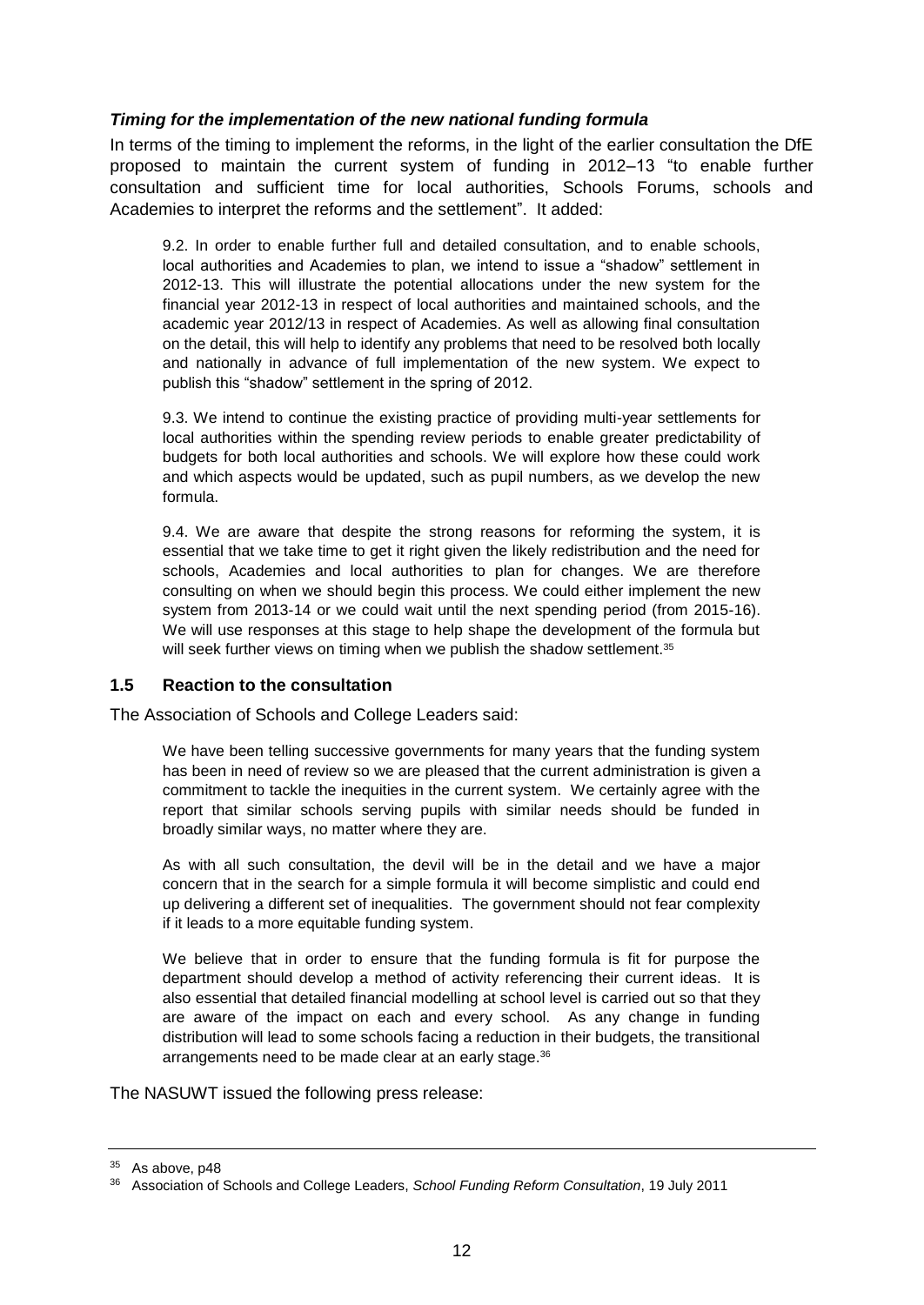Commenting on the statement on school funding made to the House of Commons today by the Secretary of State, Michael Gove, Chris Keates, General Secretary of the NASUWT, the largest teachers' union, said:

"The statement is yet another attempt to distort the facts to distract from the dubious decisions that have been made by this Secretary of State in relation to school funding.

"The Secretary of State claims that the current funding system is unfair and opaque. The only unfair and opaque practices have been those used by the DfE to seek to extract money unfairly from local authorities to seek to bribe schools into academy conversion.

"A transformational building project for schools was scrapped entirely and is being replaced by a survey of school buildings, the revival of regulations that should never have been removed in the first place, a strategy to give more public money to the private sector and plans for cut-price, flat-pack schools.

"To add insult to injury, a critical consultation on school funding is issued at the start of the school Summer break, curtailing the opportunities for schools to be involved in the process.

"The Secretary of State is clearly ending the academic year as he began it."37

#### <span id="page-12-0"></span>**1.6 Institute for Fiscal Studies analysis**

Following the publication of the DfE's July 2011 consultation document, in November 2011 the Institute for Fiscal Studies (IFS) published a report, *[School funding reform: an empirical](http://www.ifs.org.uk/bns/bn123.pdf)  [analysis of options for a national funding formula](http://www.ifs.org.uk/bns/bn123.pdf)*, the purpose of which was to "describe the options for a national funding formula for schools and examine how different options would affect the finances of different schools or areas of the country". This noted that the DfE's second consultation document did not include such analysis.<sup>38</sup>

Based on a number of assumptions, the report found the following:

- The first key finding from this analysis is that the funding formula must be designed extremely carefully: features currently proposed by the government could lead to a redistribution of funding from secondary to primary schools. This can easily be prevented by adjusting the ratio of secondary to primary school funding. It is also important to recognise that current deprivation funding (measured by the implicit premium for free school meals) is geared strongly towards secondary schools.
- Changes in funding will be concentrated in particular local authorities; some could see average gains or losses of 10% or more. In some cases, the changes amongst primary and secondary schools are offsetting, reflecting greater harmonisation across local authorities in the ratio of secondary to primary school funding. In other cases, both primary and secondary schools are expected to see large changes in funding. If one believes that a single national funding formula represents an appropriate system of school funding, then such local authorities would be deemed to be currently over- or underfunded. Alternatively, one might believe that such local authorities have higher or lower levels of educational need than those implied by the factors upon which a national formula might be based.

<sup>37</sup> NASUWT, *[NASUWT comments on the parliamentary statement on school funding](http://www.nasuwt.org.uk/Whatsnew/NASUWTNews/PressReleases/NASUWT_008113)*, 20 July 2011

<sup>38</sup> Institute for Fiscal Studies, *[School funding reform: an empirical analysis of options for a national funding](http://www.ifs.org.uk/bns/bn123.pdf)  [formula](http://www.ifs.org.uk/bns/bn123.pdf)*, November 2011, p3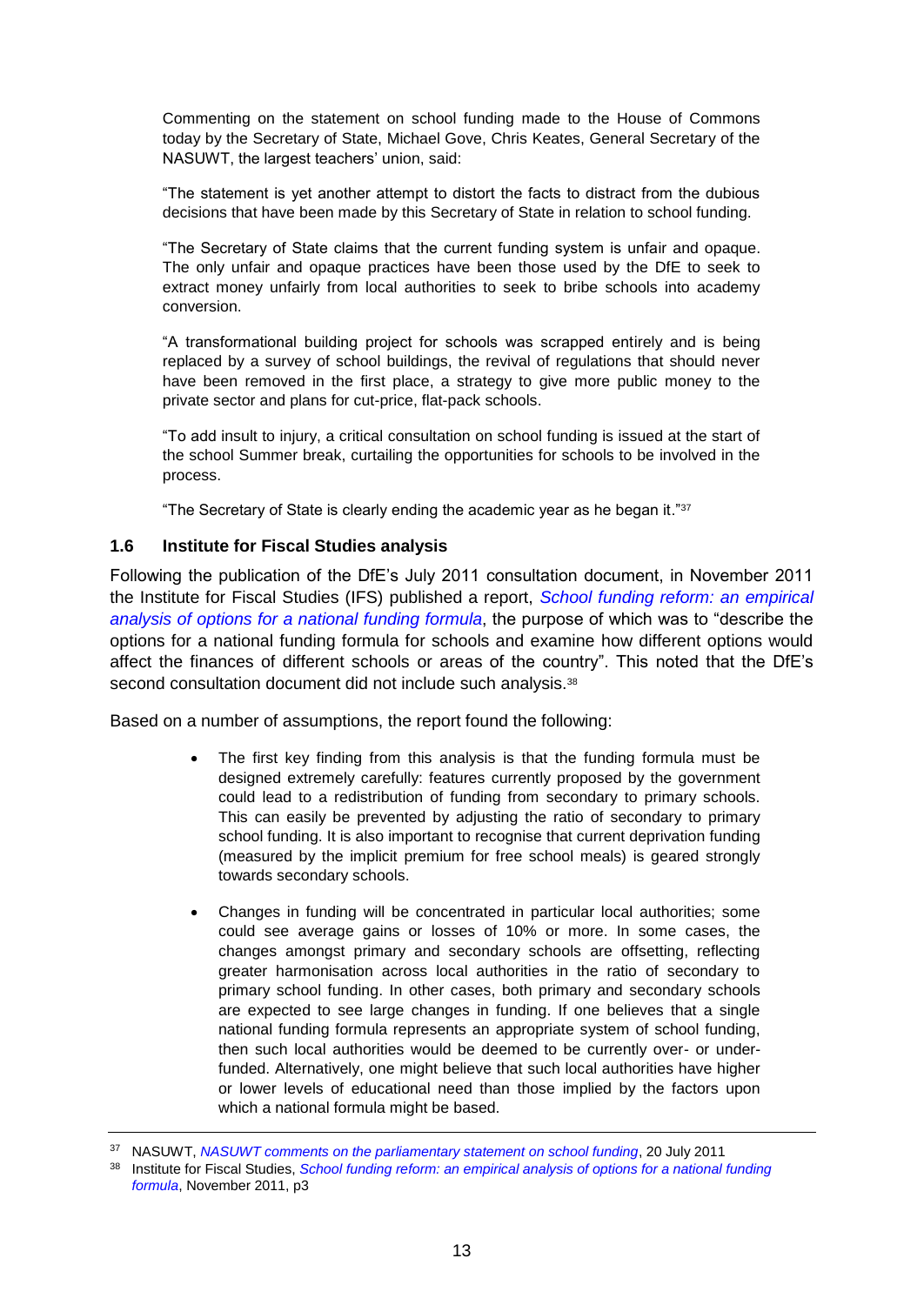- The third key finding is that, whatever formula is chosen, it will lead to a large number of winners and losers relative to existing policy. This is an inevitable consequence of replacing the current system, where funding levels can be based on myriad historical and local factors, by a simpler version that seeks to make funding more transparent and consistent across the country.
- We consider the likely time period required to smooth the transition to a national funding formula. Any transition period of less than a decade will involve significant, sustained losses for some schools. For example, in a transition lasting six years, some schools would incur annual cash-terms funding losses of up to 5%.

The crucial question for the government is whether the advantages of a national formula – simplicity, transparency and responsiveness of funding – exceed the costs that the adjustment process would entail. However, maintaining the status quo is unlikely to be desirable either. Without reform, school funding may become less transparent and less related to educational needs over time. The fact that there will be winners and losers per se is not necessarily an argument against reform. If one believes that a national funding formula represents the most desirable system, then the numbers of winners and losers merely show how far the status quo is from an ideal scenario. Moreover, failing to implement substantial reforms to school funding would lead to a further drift away from the desirable system and a greater cost of implementing reform towards it in future.<sup>39</sup>

<sup>39</sup> As above, pp2–3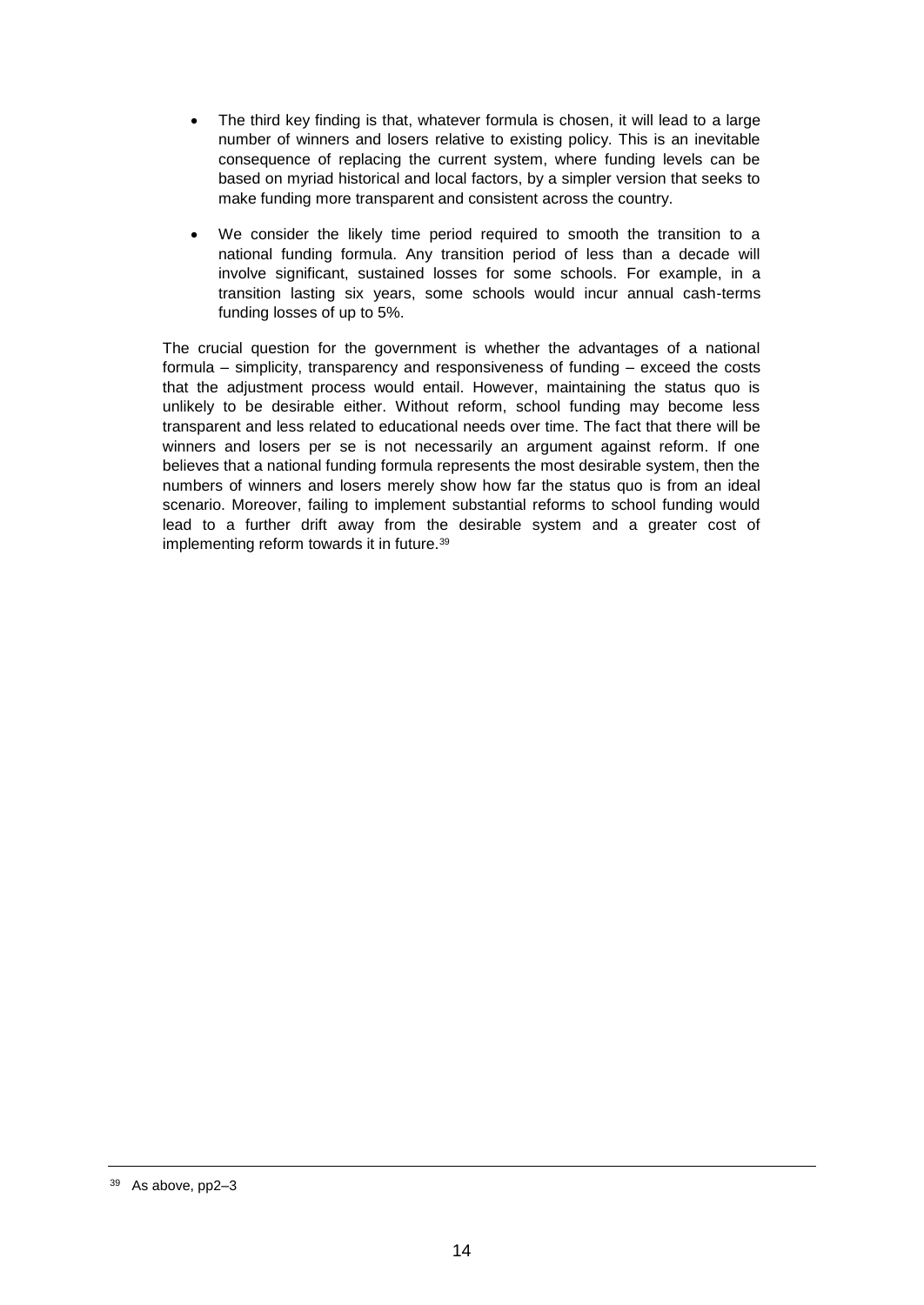# <span id="page-14-0"></span>**1.7 Next steps towards implementation – March 2012**

#### <span id="page-14-1"></span>*Strategy paper*

Following the July 2011 consultation, in March 2012 the Secretary of State for Education announced the publication of the document, *[School funding reform: Next steps towards a](http://media.education.gov.uk/assets/files/pdf/s/school%20funding%20reform%20-%20next%20steps%20towards%20a%20fairer%20system.pdf)  [fairer system](http://media.education.gov.uk/assets/files/pdf/s/school%20funding%20reform%20-%20next%20steps%20towards%20a%20fairer%20system.pdf)* in a written ministerial statement.

The DfE noted that while "support for reform was widespread", feedback suggested that the model presented in the July 2011 consultation "would need refinement and careful implementation", adding that the *Next Steps* document explained "how we plan to proceed from 2013-14 and invites views on areas where there are different options".<sup>40</sup> The Secretary of State noted that: "getting the components and implementation of a fair national funding formula right is critical and we need to manage transition carefully so there is the minimum disturbance for schools. In the current economic climate, stability must be a priority". 41

The Secretary of State added that "the plans we are setting out today in "School funding reform: Next steps towards a fairer system" are our first steps towards introducing a national funding formula and explain how the system will operate from 2013-14", and continued:

The plans we are setting out today in "School funding reform: Next steps towards a fairer system" are our first steps towards introducing a national funding formula and explain how the system will operate from 2013-14.

They show how local decision-making will be much simpler, more transparent and efficient. They will mean that administrative burdens on schools, academies and local authorities will be reduced and that funding arrangements are more understandable to head teachers, principals and governors, with less need for complex data and calculations. Local arrangements will be strengthened by improvements to schools forums.<sup>42</sup>

The building blocks referred to included the following changes (some of which are explored further below):

- Simplifying local funding arrangements, which will "not only stand us in good stead to move towards a national funding formula, it will also enable a more efficient and effective means of funding Academies on a comparable basis to maintained schools", through the following steps:
	- o "as many services and as much funding as possible will be delegated to schools";
	- $\circ$  reduce the number of factors that can be used in local formulae to distribute funding from 37 to ten; and
	- o make changes to School Forum arrangements;
- because "applying a national funding formula will mean that funding will need to move between schools and areas so that it is fair across the country", while the DfE "work[s] through how this will operate", in order "substantially improve the way local areas are funded", the *Next Steps* document confirmed there would be three, unringfenced,

<sup>40</sup> Department for Education, *[School funding reform: Next steps towards a fairer system](http://media.education.gov.uk/assets/files/pdf/s/school%20funding%20reform%20-%20next%20steps%20towards%20a%20fairer%20system.pdf)*, March 2012, p4, para 4

<sup>41</sup> [HC Deb 26 March 2012 c88WS](http://www.publications.parliament.uk/pa/cm201212/cmhansrd/cm120326/wmstext/120326m0001.htm#1203261000005)

<sup>42</sup> [HC Deb 26 March 2012 c88WS](http://www.publications.parliament.uk/pa/cm201212/cmhansrd/cm120326/wmstext/120326m0001.htm#1203261000005)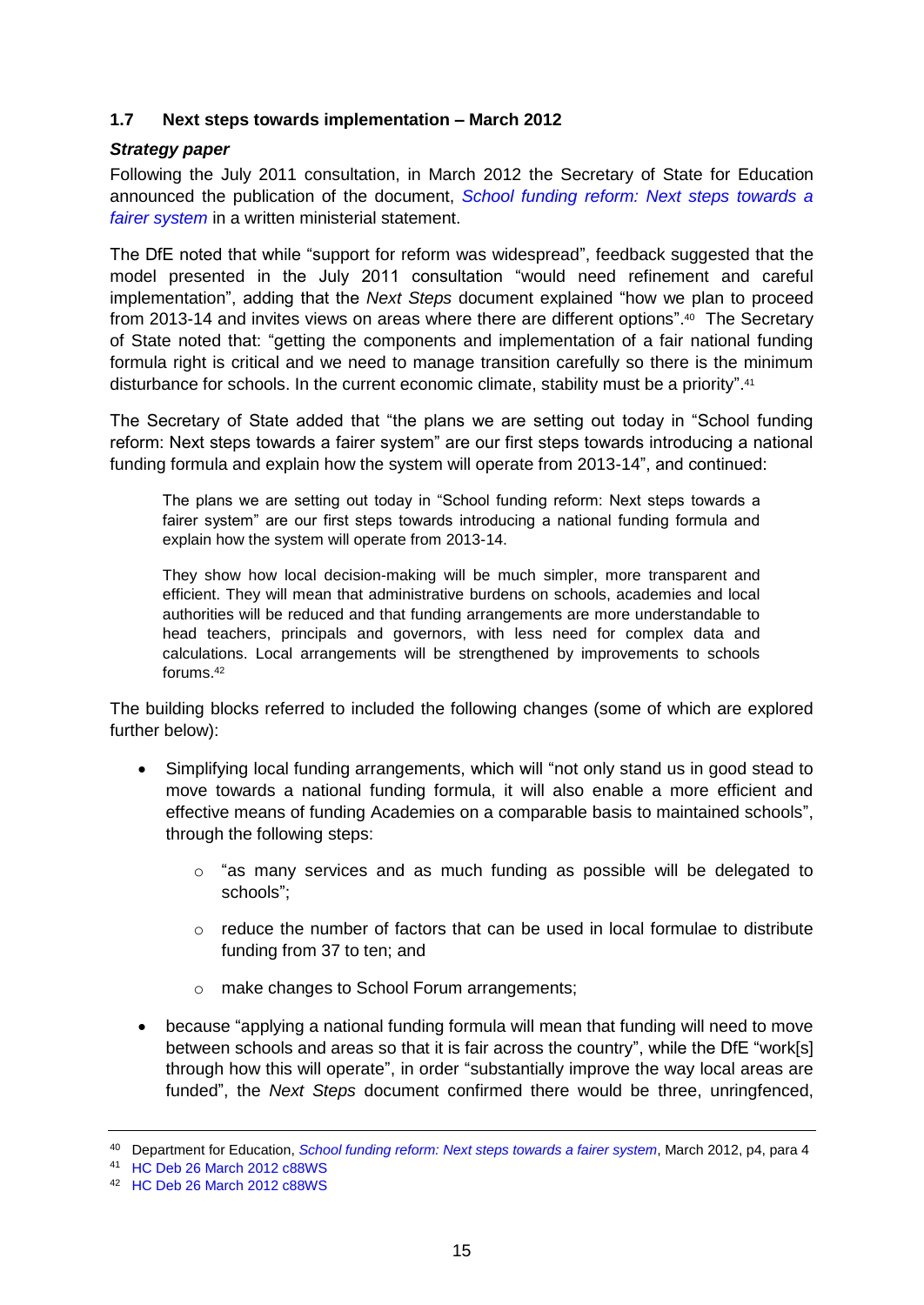notional blocks for the allocation of DSG (Schools Block, Early Years Block and High Needs Block) – the fourth small block (to cover central services) proposed in the July consultation was dropped, and instead incorporated into the three main blocks.<sup>43</sup> In addition, the pupil premium would continue to be paid as a separate block outside of the DSG in order to ensure that it is "clearly identifiable".<sup>44</sup>

- "put in place a more effective, sustainable system for funding" Special Education Needs (SEN) pupils and students;
- "support local authorities to simplify funding for early years provision and ensure greater transparency. We will also ensure that deprivation funding has more impact on disadvantaged children".<sup>45</sup>

The DfE concluded that "overall, the reforms will mean we are well placed to introduce a national funding formula during the next Spending Review period".<sup>46</sup>

#### <span id="page-15-0"></span>*Local flexibility and School Forums*

On the proposal to move to ten local formulae factors to distribute funding, rather than 37, the DfE explained that this move would "begin to ensure that most funding is pupil-led and that decisions taken locally are transparent and easily understood" and also "stand us in good stead to introduce a national funding formula on a similar basis in future". 47

The DfE acknowledged that "the removal of some of these factors will cause some turbulence" but continued: "our view is that a more transparent system, with more funding following the pupil, gives schools greater autonomy and freedom to decide how to spend their money. We will of course put in place protections in order to limit any significant reductions to the budgets of individual schools".<sup>48</sup>

The ten factors were:

- 1) A basic per-pupil entitlement which allows a single unit for primary aged pupils and either a single unit for secondary pupils or a single unit for each of Key Stage 3 and Key Stage 4 (see below);
- 2) Deprivation measured by FSM and/or the Income Deprivation Affecting Children Index (IDACI);
- 3) Looked after children;
- 4) Low cost, high incidence SEN;
- 5) English as an additional language (EAL) for 3 years only after the pupil enters the compulsory school system;
- 6) A lump sum of limited size;
- 7) Split sites;
- 8) Rates;

<sup>43</sup> As above, p11, para 1.2.13 and p12, para 1.2.21

<sup>44</sup> As above, p32, para 2.4.2

<sup>45</sup> As above, pp4–6, paras 9–22

<sup>46</sup> As above, p7, para 23(k)

<sup>47</sup> As above, p12, para 1.3.4

<sup>48</sup> As above, p14, para 1.3.8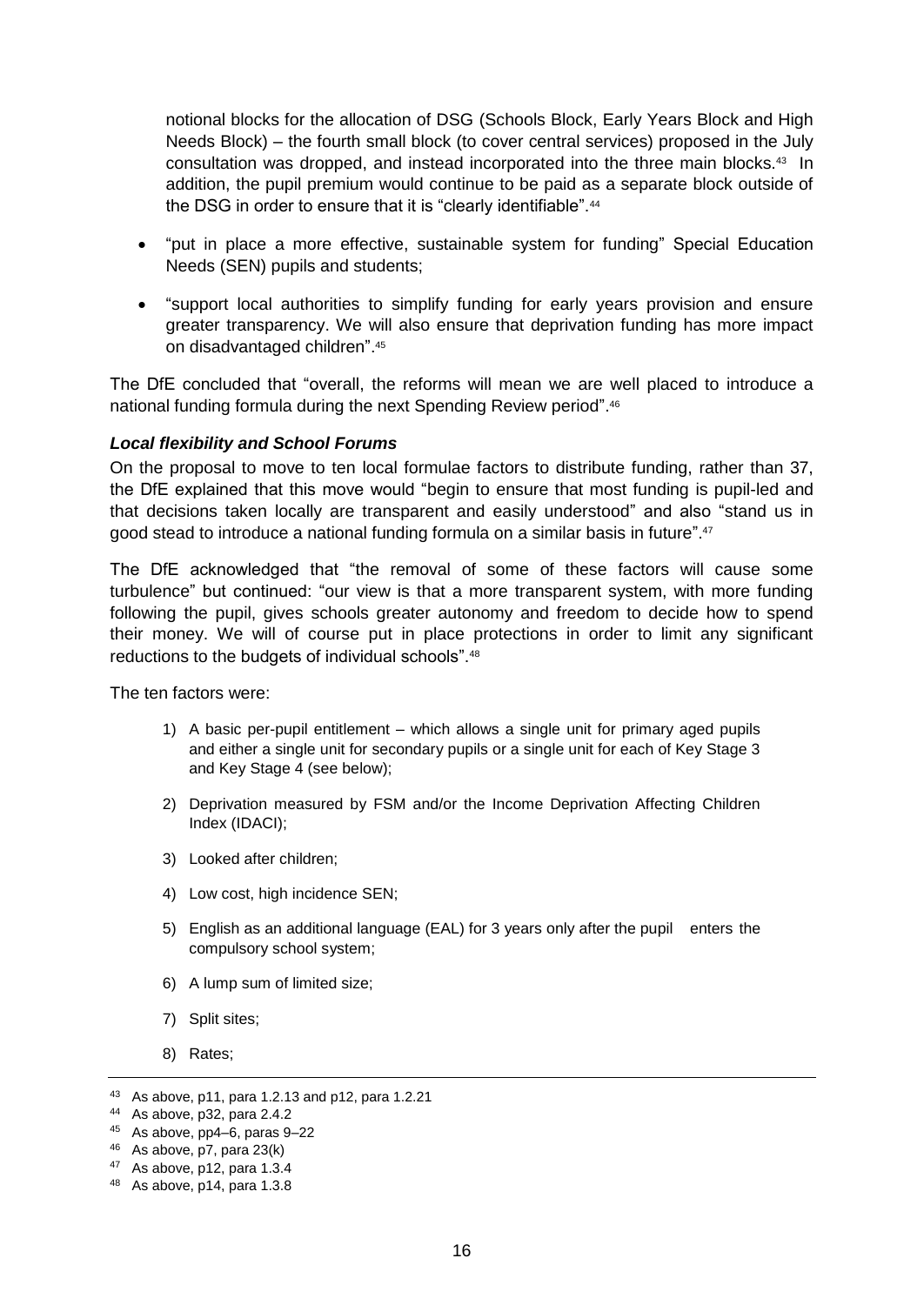- 9) Private finance initiative (PFI) contracts; and,
- 10) For the 5 local authorities who have some but not all of their schools within the London fringe area, flexibility to reflect the higher teacher cost in these schools.<sup>49</sup>

There would be discretion for the Education Funding Agency (EFA) to consider exceptional circumstances relating to premises. 50

The *Next Steps* document also proposed changes to the operation of School Forums, as the previous consultations had found them to be "often too large and unwieldy, making it difficult to have a genuine discussion; and that it is sometimes difficult to see how decisions are made". 51 While not proposing at this stage to amend the powers of School Forums, the next steps document proposed:

- 1.6.6 For 2013-14 we will therefore amend the Schools Forums Regulations to:
	- a) Remove the requirement to have a minimum of 15 people on a Forum;
	- b) Limit the number of other local authority attendees from participating in meetings unless they are a Lead Member, a Director of Children's Services (or their representative) or are providing specific financial or technical advice (including presenting a paper to the Forum);
	- c) Confine the voting arrangements to allow only schools members and providers from the private, voluntary and independent sector to vote on the funding formula;
	- d) Require local authorities to publish Forum papers, minutes and decisions promptly on their websites; and,
	- e) Require Forums to hold public meetings as is the case with other council committees.
- 1.6.7. We will also give the EFA observer status at School Forum meetings.<sup>52</sup>

#### <span id="page-16-0"></span>*Timing for the implementation of the new national funding formula*

On the question of when to implement the new funding system, Mr Gove said that a national funding formula should be introduced in the next spending review (i.e., from 2015-16), as opposed to in 2013-14. 53

The Secretary of State added that "the plans we are setting out today [...] are our first steps towards introducing a national funding formula and explain how the system will operate from 2013-14". He continued:

They show how local decision-making will be much simpler, more transparent and efficient. They will mean that administrative burdens on schools, academies and local

<sup>49</sup> As above, p13

 $50$  The EFA will "play a role in upholding the fairness of local decision-making" – the DfE explains that the EFA is "a new executive agency of the Department for Education that, from April 2012, will be responsible for capital and revenue funding for 3-19 education and training. The EFA will directly fund Academies, Free Schools and 16-19 providers; it will fund local authorities for maintained primary and secondary schools; and it will be responsible for the distribution of capital funding and advice on capital projects" [Department for Education, *[School funding reform: Next steps towards a fairer system](http://media.education.gov.uk/assets/files/pdf/s/school%20funding%20reform%20-%20next%20steps%20towards%20a%20fairer%20system.pdf)*, March 2012, p5, footnote 3]

<sup>51</sup> As above, p23, para 1.6.2

<sup>52</sup> Department for Education, *[School funding reform: Next steps towards a fairer system](http://media.education.gov.uk/assets/files/pdf/s/school%20funding%20reform%20-%20next%20steps%20towards%20a%20fairer%20system.pdf)*, March 2012, p24

<sup>53</sup> [HC Deb 26 March 2012 c89WS](http://www.publications.parliament.uk/pa/cm201212/cmhansrd/cm120326/wmstext/120326m0001.htm#1203261000005)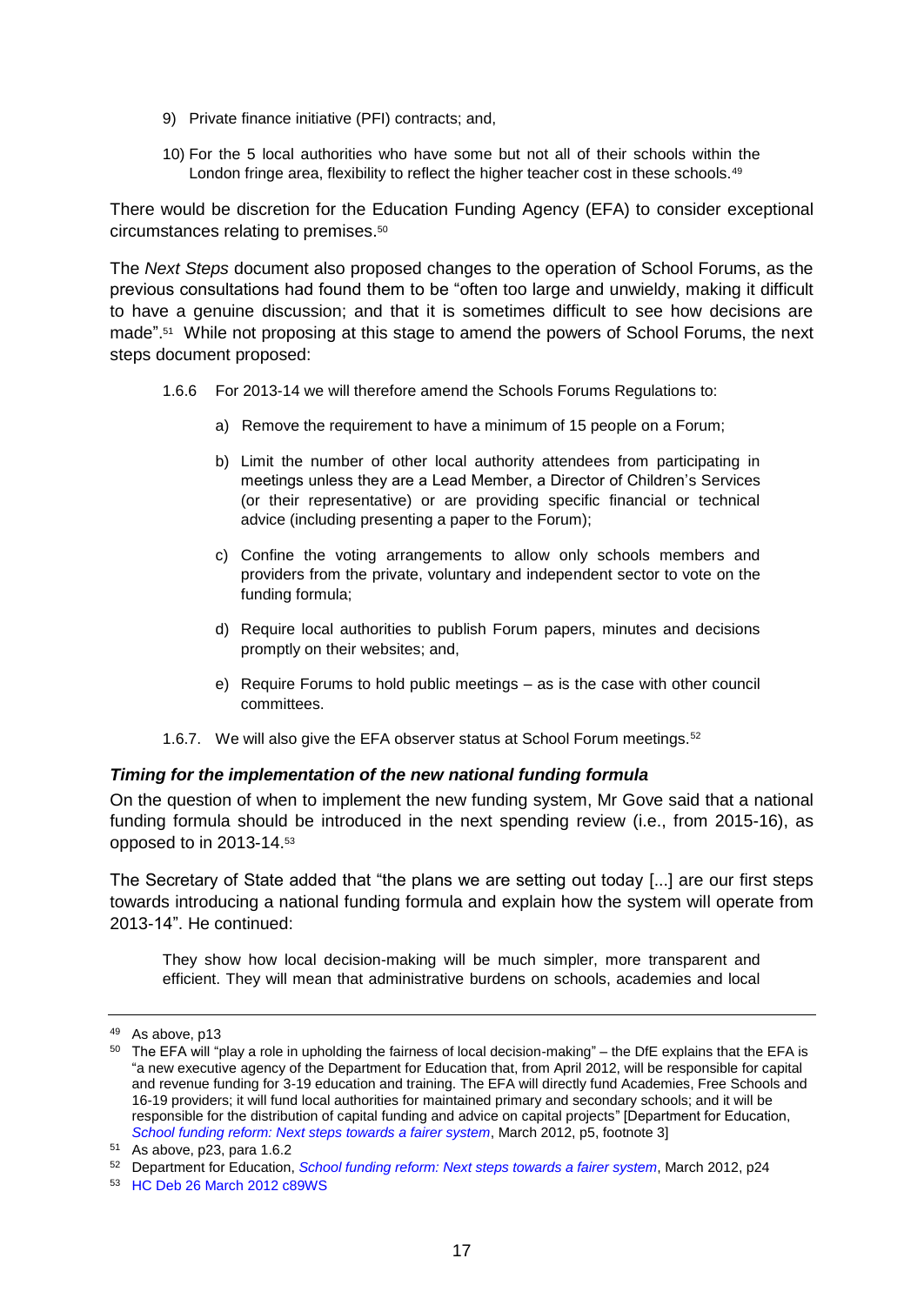authorities will be reduced and that funding arrangements are more understandable to head teachers, principals and governors, with less need for complex data and calculations. Local arrangements will be strengthened by improvements to schools forums.<sup>54</sup>

The *Next Steps* document said: "getting the components and implementation of a fair national funding formula right is critical. We will start to put the building blocks in place now so that it can be introduced during the next Spending Review period with the minimum disturbance for all schools and Academies". 55

#### <span id="page-17-0"></span>**1.8 Reaction to the Next Steps document**

Following Mr Gove's statement, ATL issued a press release:

Martin Johnson, deputy general secretary of the Association of Teachers and Lecturers (ATL), said:

"The confirmation that many schools will suffer from a 1.5% cut in cash for each of the next two years says everything about this government's real commitment to learning for all - its actions speak louder than a thousand ministerial words about the importance of education.

"Despite the government spending 2011 consulting on how to reform school funding, it is now planning to keep a system which becomes more unfair each year because ministers didn't like the answers they got. Ministers want a simple national funding formula for all schools rather than a fairer revised national formula with local discretion to meet local needs. But school funding is complex and the reality is that it is not possible to have a system that is both simple and fair.

"The government has been forced to make funding more level between academies and other schools due to economic necessity rather than an interest in fairness, but how level the funding is will depend on the detail."<sup>56</sup>

The *Times Educational Supplement* noted that the *Next Steps* announcement had stated that the new funding formula would not be introduced until the next spending review:

#### **Funding reform is off the agenda**

*Michael Gove accused of 'bottling it' over plans to overhaul 'unfair' system*

Local authorities representing the worst-funded schools in the country have accused education secretary Michael Gove of "bottling it" over plans to bring in a fairer funding system that would eliminate financial inequalities between schools.

Last year, the government launched a consultation to radically reform how schools were funded by 2013-14 in an attempt to deal with disparities that have led to similar schools being funded at drastically different levels.

Speaking at the time, schools minister Lord Hill was clear that it was a "priority". "Headteachers tell us that the current funding system is unfair and illogical," he said. "Having a fairer system is not just right in principle - it would enable parents to see more clearly how schools are doing with the funding they receive."

<sup>54</sup> [HC Deb 26 March 2012 c88WS](http://www.publications.parliament.uk/pa/cm201212/cmhansrd/cm120326/wmstext/120326m0001.htm#1203261000005)

<sup>55</sup> Department for Education, *[School funding reform: Next steps towards a fairer system](http://media.education.gov.uk/assets/files/pdf/s/school%20funding%20reform%20-%20next%20steps%20towards%20a%20fairer%20system.pdf)*, March 2012, p4, para 8

<sup>56</sup> ATL, *[ATL comment on government's funding plans for schools](http://www.atl.org.uk/media-office/media-archive/ATL-comment-on-governments-funding-plans-for-schools.asp)*, 26 March 2012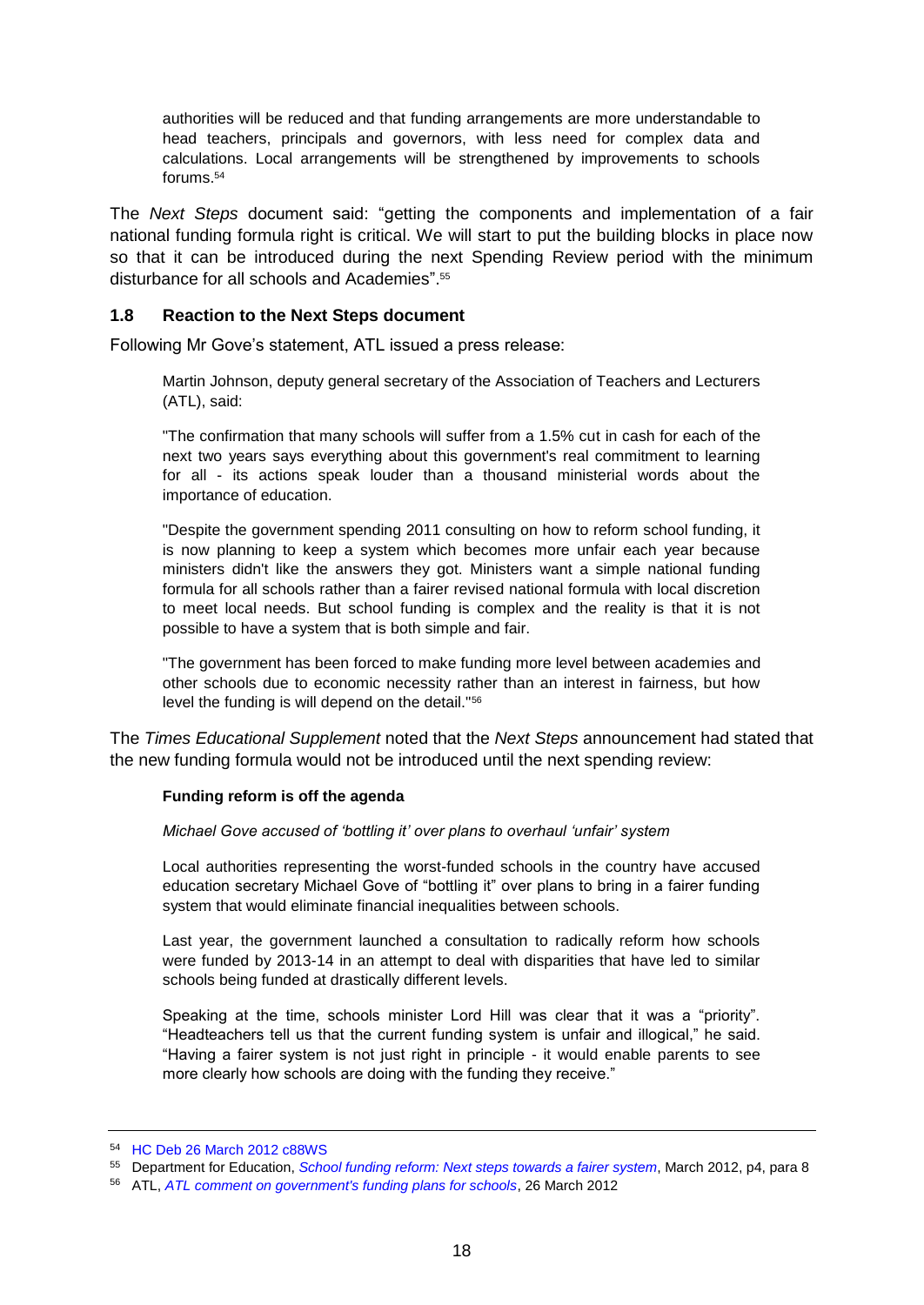But this week, Mr Gove admitted that he has been forced to drop any plans to rush through a new settlement within this Parliament. He said that, while there is a clear need to tackle the differences in funding between schools, the current economic climate means that "stability must be a priority".

The sheer complexity of the current system and the size of the existing inequalities, Mr Gove said, mean that "we need to take care in how we proceed". He added that the government has decided "to make gradual progress towards reform".

His decision to kick the reforms into the long grass - certainly until after the next election in 2015 - has led to concerns among campaigners that the policy has been effectively shelved.

The move comes as a bitter blow for the country's worst-funded schools, with the f40 group, an organisation that campaigns for fairer school funding in the country's lowestfunded local authorities, stating that it was "devastated" by the news and that Mr Gove had "bottled it".

The current funding system means that the funding per pupil in a primary school can vary by as much as £1,300 in different parts of the country, while the disparity between secondary schools can reach £1,800 per student. In a 1,000-pupil school, the funding system can mean a secondary receiving £1.8 million less - the equivalent of around 40 new teachers.

Schools in central London, for instance, receive far greater sums per pupil than schools in Somerset.

Ivan Ould, chair of the f40 group and a Leicestershire county councillor, added that the announcement to put off a fairer funding formula was "totally unacceptable".

"Mr Gove and his government have made it clear that they accept that the present system is unfair, so to put off meaningful change for a further three years - but probably many more - is just plain wrong," Mr Ould said.

The f40 group has been campaigning for a change to how schools are funded for nearly 20 years, and it added that it will be pushing for an increase in funding to its members' schools over the remainder of this Parliament.

"Even if only 0.25% had been offered immediately and again in the next few years, that would have been a start to narrow the disparity gap," Mr Ould added.

Kevin Bullock, head of Fordham Church of England Primary School in Cambridgeshire, said that he and his colleagues were "longing for the day" when schools were more equally funded.

"The council does the best it can with limited resources but, at the end of the day, it isn't fair," Mr Bullock said. "I am not sure that there is the political will to change the system. Call me cynical, but I've been head here for 16 years and we've always had less funding - I won't be holding my breath that it will come any time soon."

The government is keenly aware of the problems that beset the way the country's schools are allocated money, but has been pegged back by the sheer complexity of the existing funding method.

But while the country's worst-funded schools have expressed their disappointment, the decision to delay a new funding formula has been welcomed by heads' and teachers' leaders.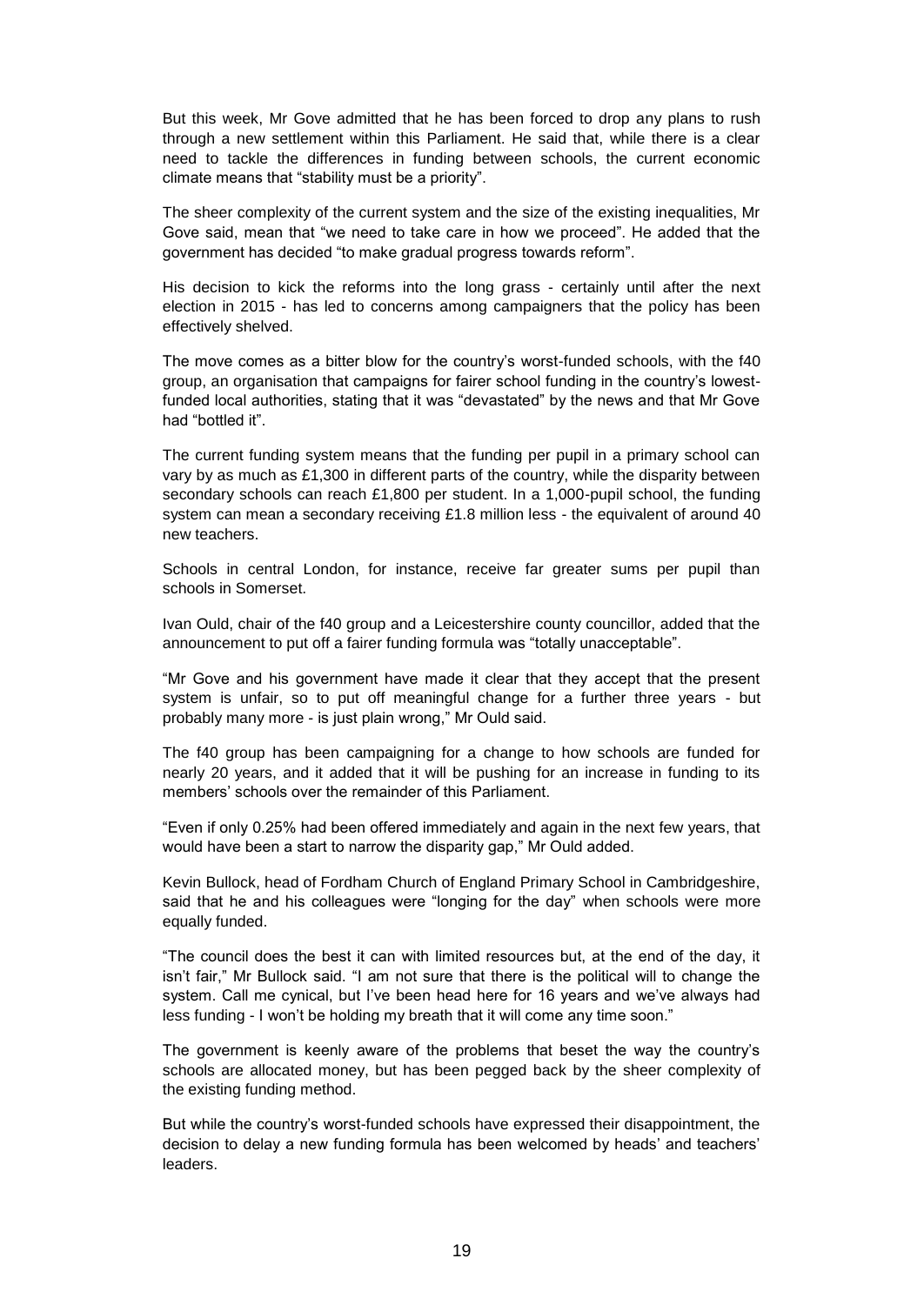The Association of School and College Leaders (ASCL) has repeatedly warned that any new formula could produce new inequalities in the system.

Speaking at the ASCL's annual conference last weekend, the education secretary pointed out the level of complexity in the existing funding formula, claiming that "even Malcolm Trobe", the ASCL's deputy general secretary for policy, could not say why schools end up with the amount of cash they do.

And Mr Trobe acknowledged that, while it was a disappointment for the worst-funded schools, the delay was a "sensible decision". "Rushing into overly simplistic funding changes without proper testing would simply be rearranging the deckchairs," Mr Trobe said. "Because it is so difficult to predict the knock-on effect of changing one part of the formula, the proposals must be thoroughly modelled at both local authority and school level before they are implemented."

NUT general secretary Christine Blower added that changing a funding system at a time of budget constraints "was not fair".<sup>57</sup>

<sup>57</sup> "Funding reform [is off the agenda",](http://www.tes.co.uk/article.aspx?storycode=6202900) *Times Educational Supplement*, 5 April 2012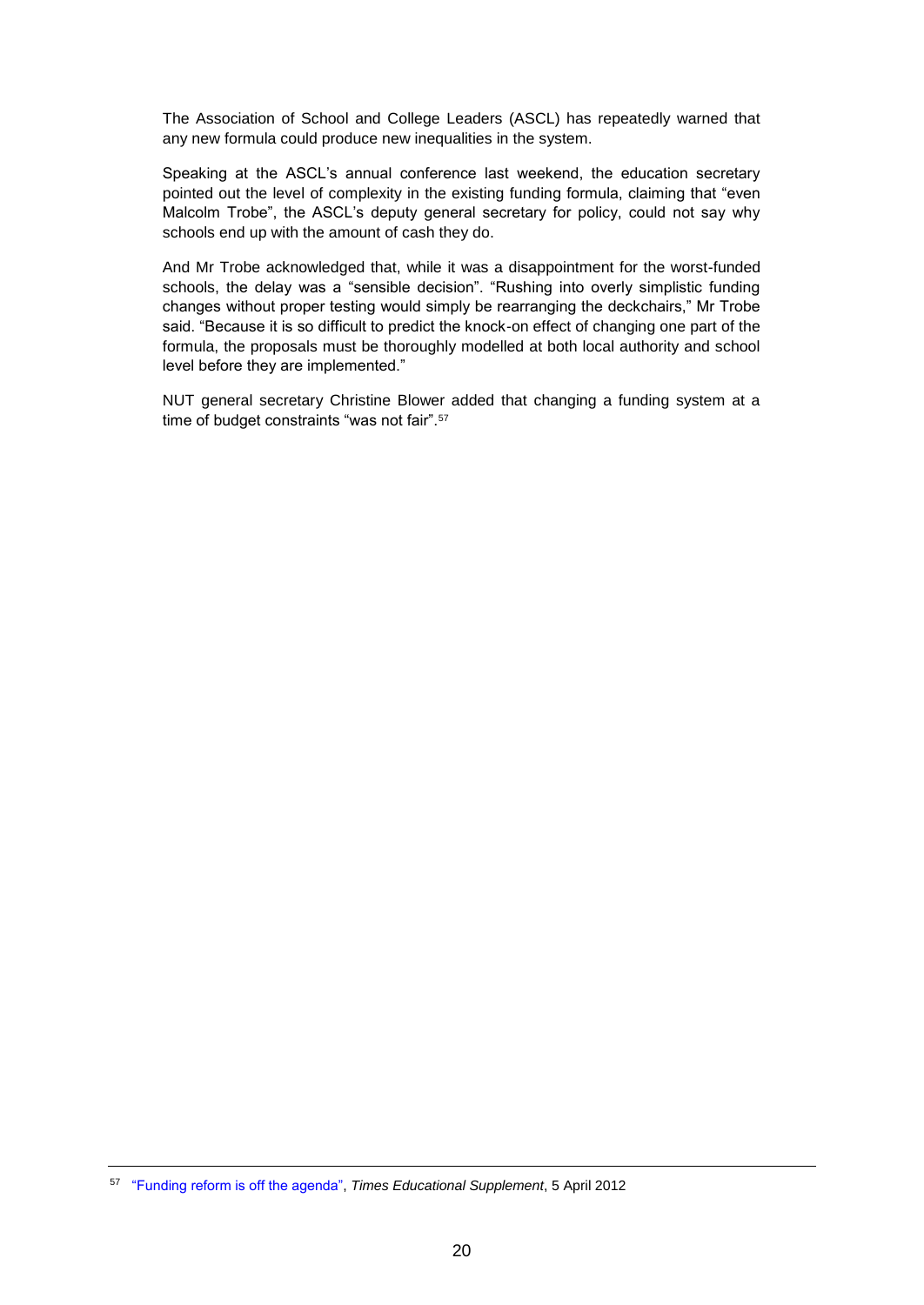# <span id="page-20-0"></span>**1.9 Progress made in the 2013–14 funding arrangements**

On 28 June 2012, Michael Gove announced the final arrangements for funding schools from 2013-14, saying that it "provides a vital step towards a national funding formula, which will create a funding system that is fair, logical and distributes extra funding towards pupils who need it the most". He stated that the 2013–14 local funding arrangements "pave[d] the way for this broader reform" <sup>58</sup>

The accompanying document, *[School funding reform: Arrangements for 2013-14](http://media.education.gov.uk/assets/files/pdf/s/school%20funding%20reform%20-%20final%202013-14%20arrangements.pdf)*, as the name suggests, focused on the detailed funding policy for 2013–14 rather than the strategic objective of a national funding formula. However, given that the 2013–14 funding arrangements were intended to be a stepping stone to the national funding formula, it is perhaps worth highlighting here some of the key changes since the March 2012 consultation.

As the June 2012 document stated that "most of the next steps we set out in March remain unchanged, this document highlights important aspects of detail that have been clarified or firmed up", including:

- the exceptions to delegation to schools i.e. where funding will either be returned to, or retained by, the local authority to provide a service centrally were expanded to include equal pay back-pay and the funding of non-SEN places in independent schools, and the option for local authorities to create a "growth fund" to better coordinate provision for growth in pupil numbers;
- changes to the details of some of the 10 local formula factors, plus the addition of two extra factors (post-16, and pupil mobility).
- the EFA to have observer status at School Forum meetings with the right to participate in discussions, in order to "enable the EFA to support the local process and to provide a national perspective";
- include Pupil Referral Units as a separate group among schools members, to reflect their receipt of delegated budgets from April 2013.<sup>59</sup>

A number of changes to School Forums were subject to a [short consultation,](http://media.education.gov.uk/assets/files/pdf/s/schools%20forums%20letter%20final.pdf) and subsequently the *Schools Forums (England) Regulations 2012* (S.I. 2012/2261) were made, which featured a number of changes including:

- no minimum or maximum size for a Forum (previously there was a minimum of 15 members);
- forum meetings to be open to the public, and papers, agenda and minutes to be publicly available;
- a representative of the EFA, appointed by the Secretary of State may be appointed as an observer to attend and speak at Forum meeting.<sup>60</sup>

<sup>58</sup> [HC Deb 28 June 2012 c22WS](http://www.publications.parliament.uk/pa/cm201213/cmhansrd/cm120628/wmstext/120628m0001.htm#12062862000005)

<sup>59</sup> Department for Education, *Dear Colleague letter – [Consultation on changes to the Schools Forums](http://media.education.gov.uk/assets/files/pdf/s/schools%20forums%20letter%20final.pdf)  [regulations 2010](http://media.education.gov.uk/assets/files/pdf/s/schools%20forums%20letter%20final.pdf)*, 13 June 2012, p2

<sup>60</sup> Department for Education, *[Schools Forums: Operational and Good Practice Guide](http://media.education.gov.uk/assets/files/pdf/s/schools%20forum%20-%20operational%20and%20good%20practice%20guide%2030%20april%2013.pdf)*, September 2012, p4, para 1.3, p10 para 1.39 and p11, para 1.42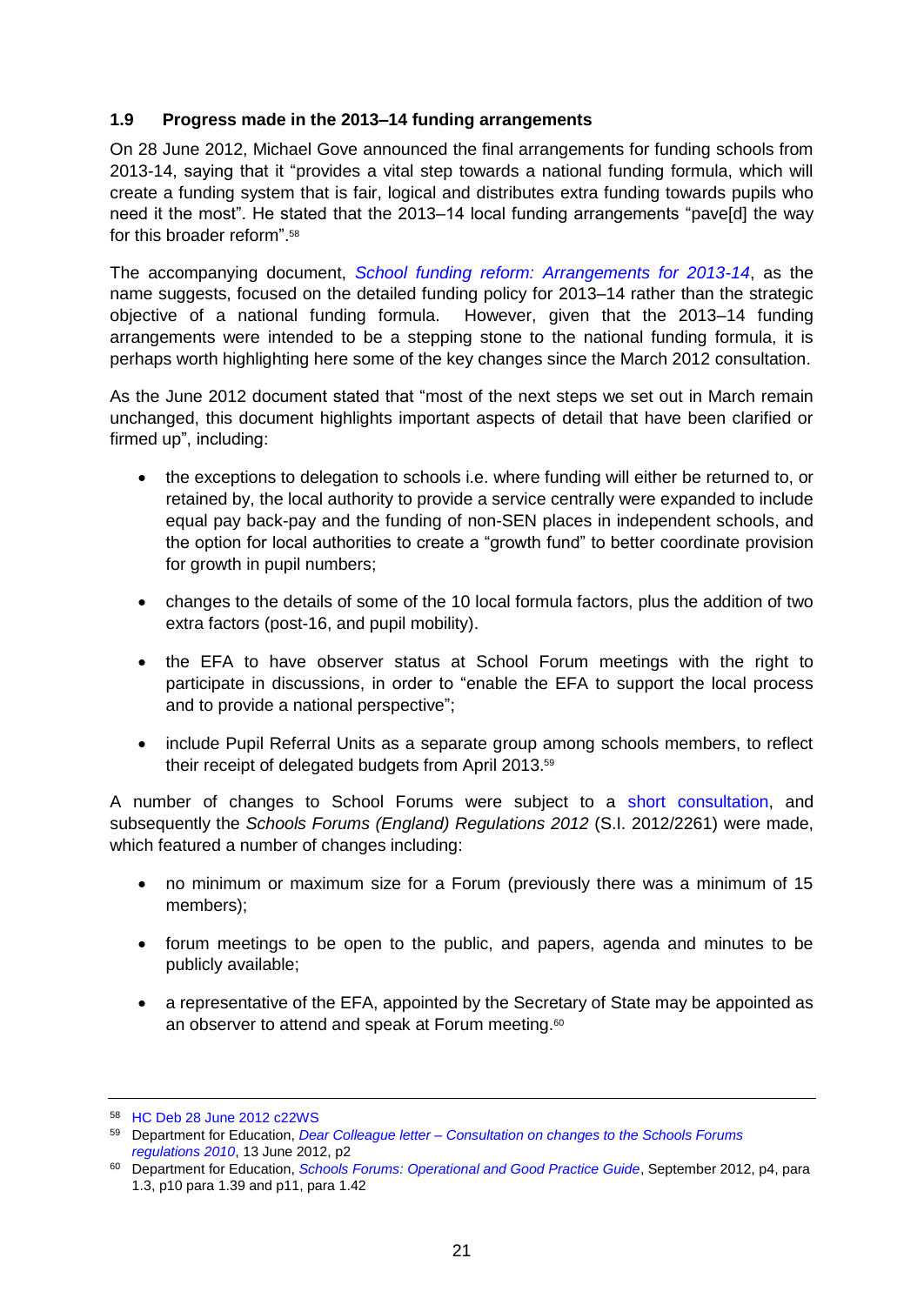#### <span id="page-21-0"></span>**1.10 Further changes for 2014–15**

The DfE published *[School Funding Reform: Findings from the Review of 2013-14](https://www.gov.uk/government/uploads/system/uploads/attachment_data/file/205195/school_funding_reform_2014-15.pdf)  [Arrangements and Changes for 2014-15](https://www.gov.uk/government/uploads/system/uploads/attachment_data/file/205195/school_funding_reform_2014-15.pdf)* in June 2013.

This is perhaps best viewed as an incremental step towards the national funding formula; as the document noted: "most of the arrangements we put in place for 2013-14 will remain in place next year. We will however make a number of changes which will move us closer to a national funding formula and which will address the unintended consequences which arose as a result of the 2013-14 reforms". 61

In an accompanying written statement, the Minister for Schools, David Laws, told the House:

The Secretary of State … announced a number of changes to the school funding system to pave the way for a national funding formula. These changes took effect from April 2013.

This started a welcome journey towards a fairer and more transparent funding system, but following consultation with the sector a number of improvements to the initial arrangements need to be made.<sup>62</sup>

The Minister highlighted the following changes for 2014–15, which included:

- local authorities would be required to allocate a minimum of 80% of their funding on the basis of pupil characteristics;
- the setting of a minimum per-pupil amount;
- local authorities would be able to provide additional funding for schools in sparsely populated areas;
- new flexibilities to provide different amounts of funding to cover the fixed costs of primary and secondary (as well as middle and all-through) schools;
- targeted support for deprived and vulnerable pupils: local authorities will be required to target additional funding to deprived pupils in addition to the pupil premium, and extra funding to those under-attaining.<sup>63</sup>

<sup>61</sup> Department for Education, *[School Funding Reform: Findings from the Review of 2013-14 Arrangements and](https://www.gov.uk/government/uploads/system/uploads/attachment_data/file/205195/school_funding_reform_2014-15.pdf)  [Changes for 2014-15](https://www.gov.uk/government/uploads/system/uploads/attachment_data/file/205195/school_funding_reform_2014-15.pdf)*, p5, para 6

<sup>62</sup> [HC Deb 4 June 2013 c89WS](http://www.publications.parliament.uk/pa/cm201314/cmhansrd/cm130604/wmstext/130604m0001.htm#13060452000015)

<sup>63</sup> See: [HC Deb 4 June 2013 cc89WS–90WS](http://www.publications.parliament.uk/pa/cm201314/cmhansrd/cm130604/wmstext/130604m0001.htm#13060452000015)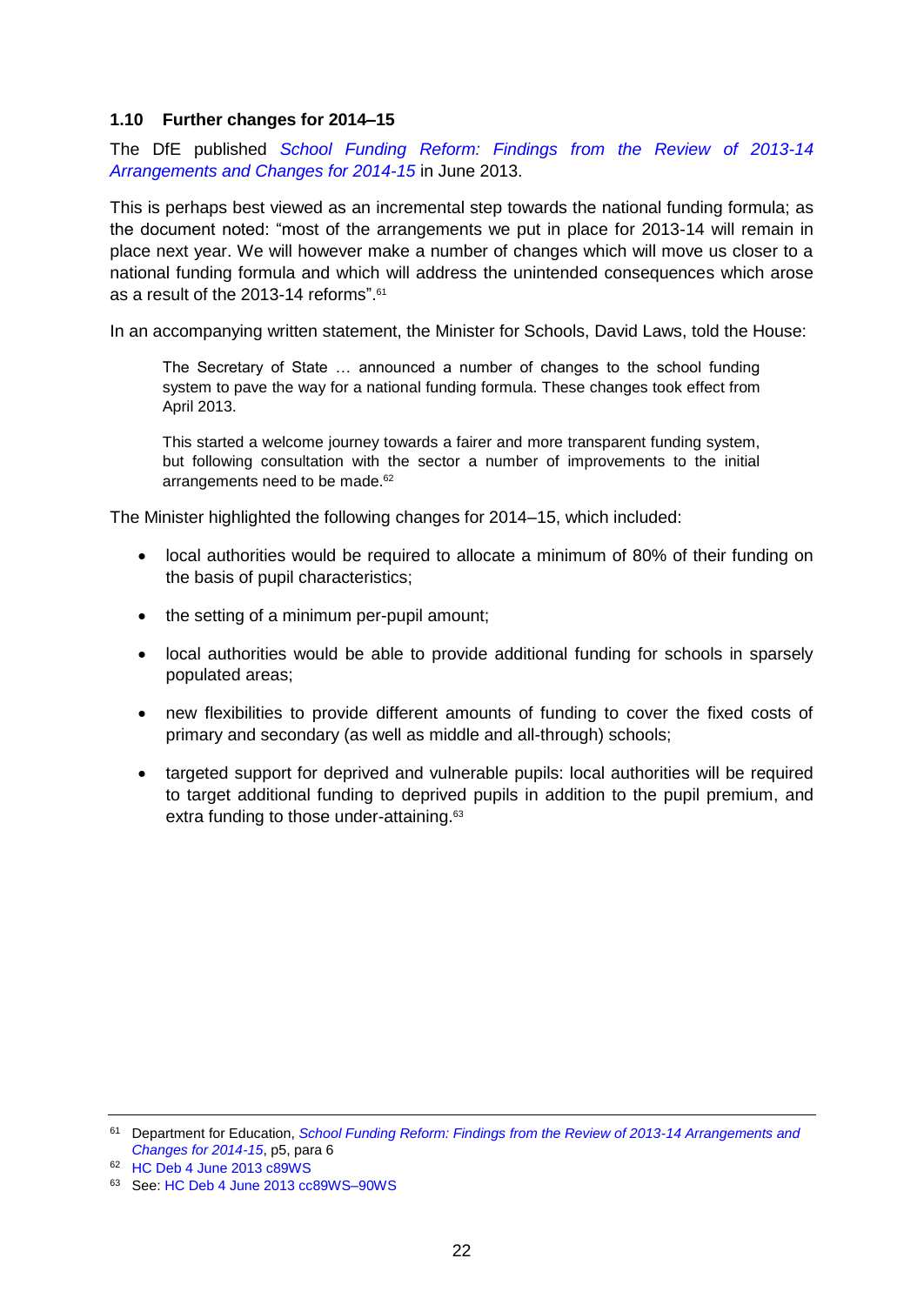# <span id="page-22-0"></span>**1.11 2013 Spending Round statement**

In his statement on the Spending Review, the Chancellor, George Osborne, told the House:

I can announce today that schools spending will be allocated in a fairer way than ever before. School funding across the country is not equally distributed; it is distributed on a historical basis with no logical reason. The result is that some schools get much more than others in the same circumstances. That is unfair and we are going to put it right. Many MPs on both sides of the House have campaigned for that. My hon. Friend the Member for Worcester (Mr Walker) has been a particular champion in this Parliament. Now, the lowest-funded local authorities in this country will at last receive an increase in their per-pupil funding as we introduce a national funding formula to ensure that no child in any part of our country is discriminated against. We will consult on all the details so that we get this historic reform right.<sup>64</sup>

The Treasury document*, Spending Round 2013*, included the following under the DfE's settlement:

The Government will consult on how best to introduce a fair national funding formula for schools in 2015-16, supporting schools reform and taking a vital step towards fixing the historic and unfair differences in funding between schools in different local authorities. In future, the amount of funding a school receives will be based on a fair and rational assessment of the needs of its pupils, including how many pupils are disadvantaged.<sup>65</sup>

#### <span id="page-22-1"></span>**1.12 Changes for 2015 to 16 – 'fairer schools funding'**

In March 2014, Schools Minister David Laws announced in an [Oral Statement](https://www.gov.uk/government/speeches/david-laws-oral-statement-on-minimum-funding-levels) that the Government intended to take two further steps, but stopped short of announcing the implementation of a full national funding formula. The Government would make available an additional £350 million school funding available to areas that were currently the 'least fairly funded', and DfE would set minimum funding levels. From March 2014 to 30 April 2014, it ran a [consultation](https://www.gov.uk/government/uploads/system/uploads/attachment_data/file/293930/Fairer_school_funding_consultation.pdf) on these proposals, which were described as "the biggest step toward fairer funding for schools in a decade".<sup>66</sup>

The DfE explained the rationale as follows:

We are now determined to provide additional funding to the least fairly funded local authorities in 2015-16. After we have met our commitment to fund all local authorities at the same cash level per pupil as in 2014-15, we have decided to add a further £350m to fund schools in the least fairly funded authorities. This will be the first time in a decade that funding has been allocated to local areas on the basis of the actual characteristics of their pupils and schools, rather than simply their historic levels of spending. No local authority or school will receive less funding as a result of this proposal.

Although these proposals do not represent implementation of a national funding formula, this is the biggest step towards fairer funding for schools in a decade. The proposals we are announcing today put us in a much better position to implement a national funding formula when the time is right. This will be when the government has set spending plans over a longer period of time, allowing us to give schools and local

<sup>64</sup> [HC Deb 26 June 2013 c311](http://www.publications.parliament.uk/pa/cm201314/cmhansrd/cm130626/debtext/130626-0001.htm#13062665000230)

<sup>65</sup> HM Treasury, *[Spending Round 2013](https://www.gov.uk/government/uploads/system/uploads/attachment_data/file/209036/spending-round-2013-complete.pdf)*, Cm 8639, June 2013, p33, para 2.2

<sup>66</sup> DfE, *[Fairer schools funding in 2015-16](https://www.gov.uk/government/uploads/system/uploads/attachment_data/file/293930/Fairer_school_funding_consultation.pdf)*, 13 March 2014, Pp. 3.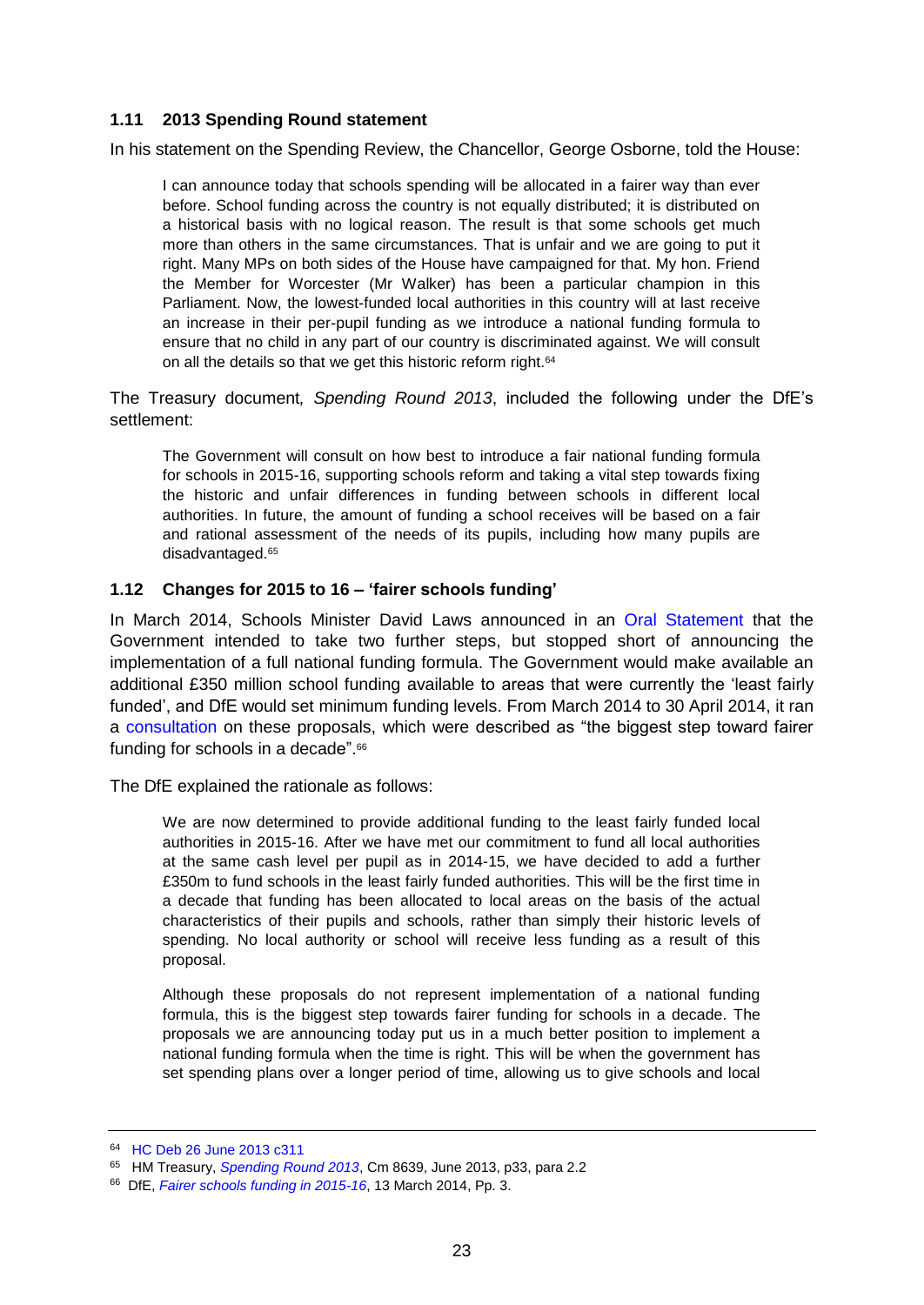authorities more certainty about how the formula will affect them over a number of vears.<sup>67</sup>

In terms of determining which local authorities would receive the extra money, the Government said those LAs where pupils and schools already attracted a determined 'minimum funding level' would not attract extra money; Those not receiving the MFL would.

In determining the overall minimum funding level, the DfE would set minimum funding levels also for five pupil characteristics:

- a per-pupil amount ('age weighted pupil unit');
- pupils who are from deprived backgrounds;
- pupils who have been looked after1, for example in foster care;
- pupils with low attainment before starting at either their primary or secondary school;
- pupils who speak English as an additional language. $68$

There would be two other minimum funding levels for:

- a per-school 'lump sum' in addition to per-pupil funding
- small schools essential to serving rural areas.

#### <span id="page-23-0"></span>*Reaction to 'fairer schools funding' proposals*

The F40 group represents what it says are "the lowest funded education authorities in England". Following the publication of the March 2014 consultation it said it "warmly welcomed [the] ... announcement that extra funding will be made available by the government to begin the process of making the allocation system fairer".<sup>69</sup>

In its consultation response, the Association of School and College Leaders (ASCL) gave a more mixed response, saying that while the money was welcome, it had concerns about aspects of the proposals; the funding, it said, may also do little to address the budget difficulties some areas were experiencing:

ASCL welcomes the commitment to move to a national fair funding formula and the additional £350million that is being provided in 2015-16 but draws the Department to the comments made in paragraphs 9 and 10 below.

8 ASCL recognises that these proposals will be a major assistance to financially hard pressed schools in a number of parts of the country and for schools in some authorities this moves them in the direction of a fairer and more equitable funding system. However we take issue with some of the statements given in this section of the consultation paper (paragraphs 1 to 4) surrounding the proposal to provide an uplift above the flat cash level to some Local Authority areas but that fall outside the remit of the very specific invitation for views. The consultation makes assumptions about which areas are least fairly funded as there is no rationale given for determining what constitutes 'fair funding'. There is also a significant overstatement about how far these

<sup>67</sup> As above, Pp. 3

<sup>68</sup> DfE, *[Fairer schools funding in 2015-16](https://www.gov.uk/government/uploads/system/uploads/attachment_data/file/293930/Fairer_school_funding_consultation.pdf)*, 13 March 2014, Pp. 4

<sup>69</sup> F40 press notice, *[F40 welcomes extra funding for poorest-funded schools,](http://www.f40.org.uk/news/f40-welcomes-extra-funding)* 17 March 2015.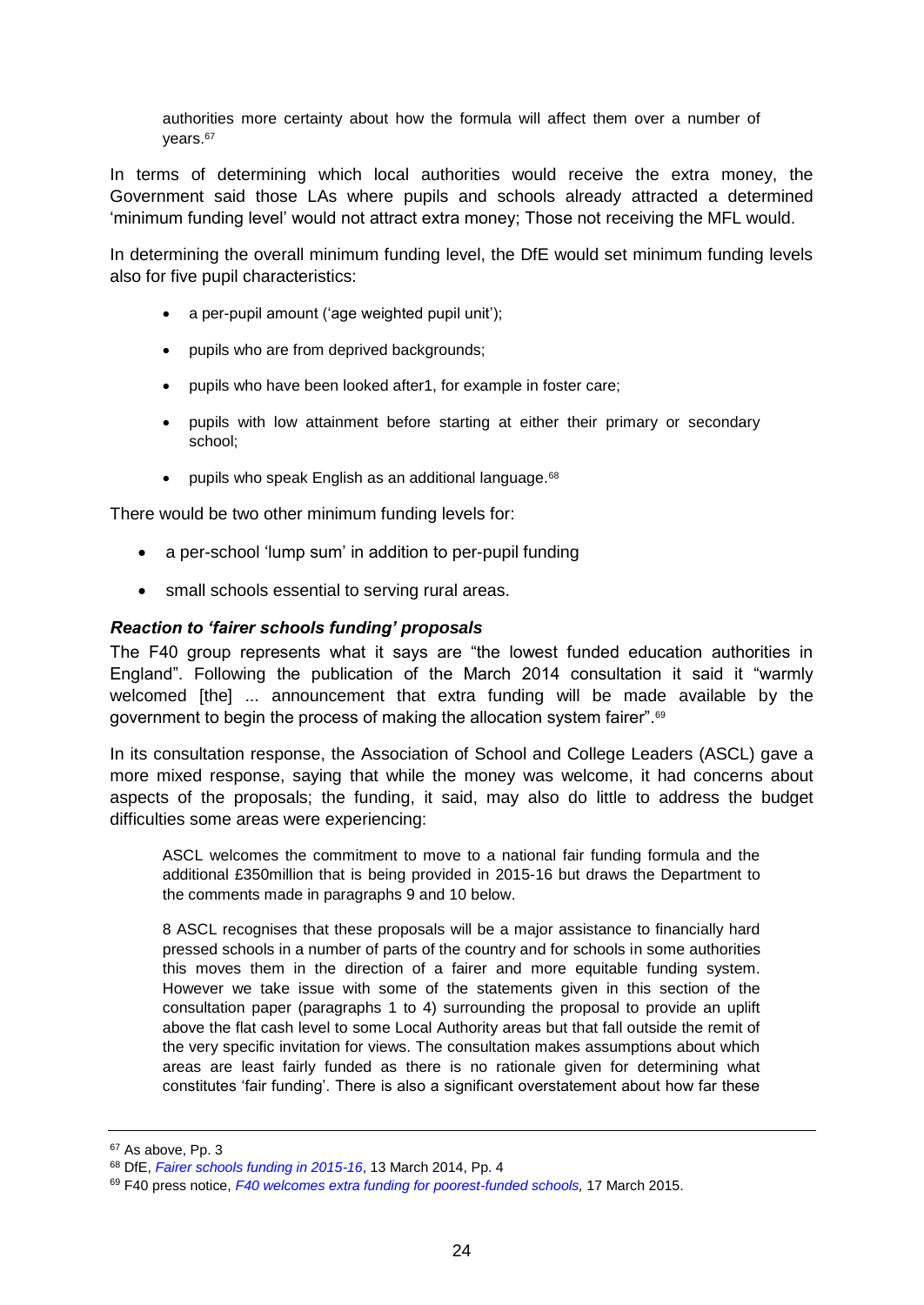proposals take authorities away from 'their historical levels of spending' when for all authorities this remains the starting base level for the funding calculations.

9 Having said that we welcome any attempt to improve the funding situation particularly in unfairly low funded areas. Unfortunately this proposal must be viewed in the context of an increasingly difficult situation where the demands placed on schools through the accountability system, specifically performance tables and the work of Ofsted, is in some parts of the country outstripping the capacity of the system to deliver. This funding pressure is compounded in schools with sixth forms by the wholly inadequate level of 16-18 funding.

10 The increase in teacher on-costs with the increase in employers' pension contributions in September 2015 and following that, the proposed rise in employer National Insurance contributions in April 2016 will place further pressures on hard pressed school budgets. When those factors are added to general inflation costs and unfunded pay awards the situation looks serious across many areas and the current proposal to allocate an additional £350m to some areas, whilst a help to them, does little to meet with our policy position that funding should be sufficient in all schools across the whole country.<sup>70</sup>

While welcoming the additional fairer funding, the National Association of Head Teachers (NAHT) urged the Government to recognise the cost pressures on schools, and to press ahead with the development of a fair national funding formula:

Russell Hobby, general secretary of NAHT (National Association of Head Teachers), said: "We welcome the announcement of additional funding for schools, particularly as it is targeted at those schools who receive much less than the national average.

"Cost pressures on schools are growing severe and we are staring at more redundancies without increases in funding. The simultaneous announcement of additional employer pension contributions only adds to the pressure. It is vital, however, that the government honours pension commitments, after so many years of cuts, so the new funding is doubly welcome.

"The government has announced minimum funding levels for a variety of factors and will direct the new funds on this basis. This is a small step towards a fair national funding formula. We urge the government to continue the journey.

"There are glaring injustices where schools are held accountable for the same results with vastly different resources. "71

In their joint consultation response, London Councils and the Association of London Directors of Children's Services said that while they welcomed the announcement of the additional money, they also wanted the DfE to:

Address the lack of flexibility within the proposals which undermines the role of the local authority in a national funding formula and its ability to address and respond to local, emerging issues

Reduce the heavy emphasis on per pupil factors as this does not sufficiently recognise local needs and the impact of multiple factors such as deprivation

<sup>70</sup> ASCL*[, Fairer schools funding in 2015-16. Response of the Association of School and College Leaders](http://www.ascl.org.uk/utilities/document-summary.html?id=2569F98B-3184-45D2-ADC6240AE422B685)*, 30 April 2014. Pp. 1 -2.

<sup>71</sup> NAHT*[, NAHT welcomes David Laws' £350m increase in school budgets,](http://www.naht.org.uk/welcome/news-and-media/key-topics/funding/naht-welcomes-david-laws-350m-increase-in-school-budgets/)* 13 March 2014.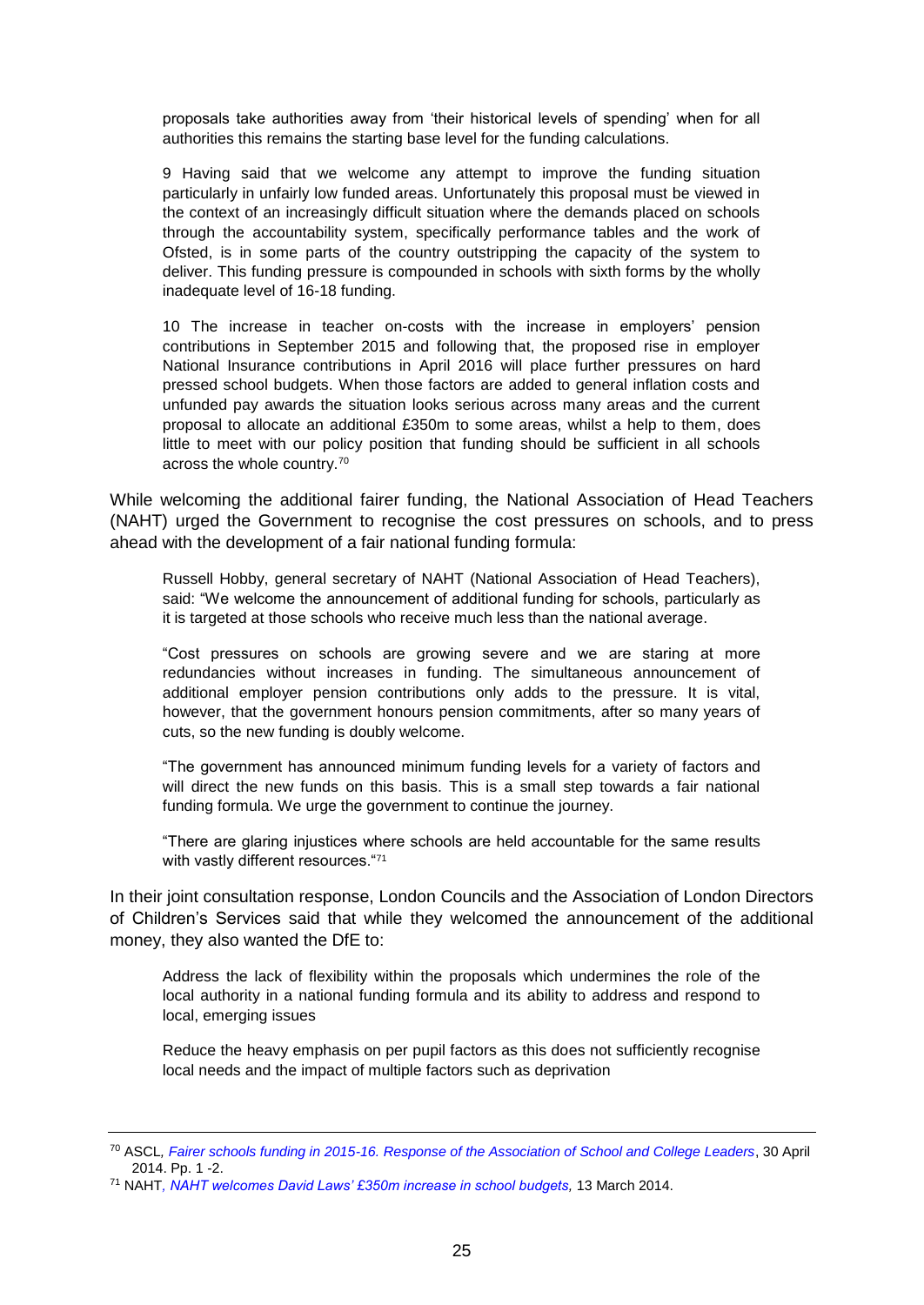Include pupil mobility as a characteristic. It is not clear why pupil mobility has been ignored, particularly when it is such a significant cost driver for schools in urban areas

Provide a more accurate area cost adjustment, and remove the LCA lower protection limit. The proposed ACA underestimates the cost of teacher pay and risks transferring funding from expensive areas to inexpensive area

Address the significant revenue and capital spending pressures London schools are facing<sup>72</sup>

They also cautioned "It should be noted that whilst this funding would benefit some schools, others could result in a real terms cut which would put them under significant financial strain in the current climate."<sup>73</sup>

#### <span id="page-25-0"></span>*Next steps*

On 17 July 2015, Schools Minister David Laws confirmed in a [Written Statement](https://www.gov.uk/government/speeches/fairer-school-funding) that the DfE would allocate an extra £390 million - £40 million more than originally indicated – to sixty nine qualifying local authorities.<sup>74</sup> The Minister said that priorities for the next Parliament would be introducing a full national funding formula and reforming funding for high-cost special educational needs and early years provision. 75

A list of the LAs that would receive a share of the £390 million can be found in Annex B to the guidance *[Fairer schools funding. Arrangements for 2015-16,](https://www.gov.uk/government/uploads/system/uploads/attachment_data/file/332652/Fairer_schools_funding_arrangements_for_2015_to_2016.pdf)* published alongside the statement. A DfE [technical note](https://www.gov.uk/government/uploads/system/uploads/attachment_data/file/331375/Schools_revenue_funding_2015_to_2016_technical_note.pdf) explains how the schools block units of funding (SBUFs) for the 2015-16 DSG was being calculated.

The 2015-16 DSG settlement was subsequently announced in a [Written Statement](http://www.parliament.uk/business/publications/written-questions-answers-statements/written-statement/Commons/2014-12-17/HCWS123) on 17 December 2014.<sup>76</sup> As expected, the underlying school budget was to be kept at 'cash flat' per pupil, with an increase in schools block funding for the sixty nine identified LAs. Technical guidance, conditions of grant and allocation tables can be found on the relevant Gov.uk web [page.](https://www.gov.uk/government/publications/dedicated-schools-grant-dsg-2015-to-2016)

 $75$  As above.

<sup>72</sup> London Councils/ ALDCS, *[Fairer schools funding in 2015-16 Consultation. Response by London Councils and](http://www.londoncouncils.gov.uk/policylobbying/localgovernmentfinance/educationandchildrenfunding/)  [the Association of London Directors of Children's Services,](http://www.londoncouncils.gov.uk/policylobbying/localgovernmentfinance/educationandchildrenfunding/)* Pp. 1-2.

<sup>73</sup> As above, Pp. 2

<sup>74</sup> David Laws, Written Statement, *[Fairer school funding,](https://www.gov.uk/government/speeches/fairer-school-funding)* 17 July 2014

<sup>76</sup> David Laws, Written Statement[, School Revenue Funding Settlement: 2015 to 2016,](http://www.parliament.uk/business/publications/written-questions-answers-statements/written-statement/Commons/2014-12-17/HCWS123) 17 December 2014. HCWS123